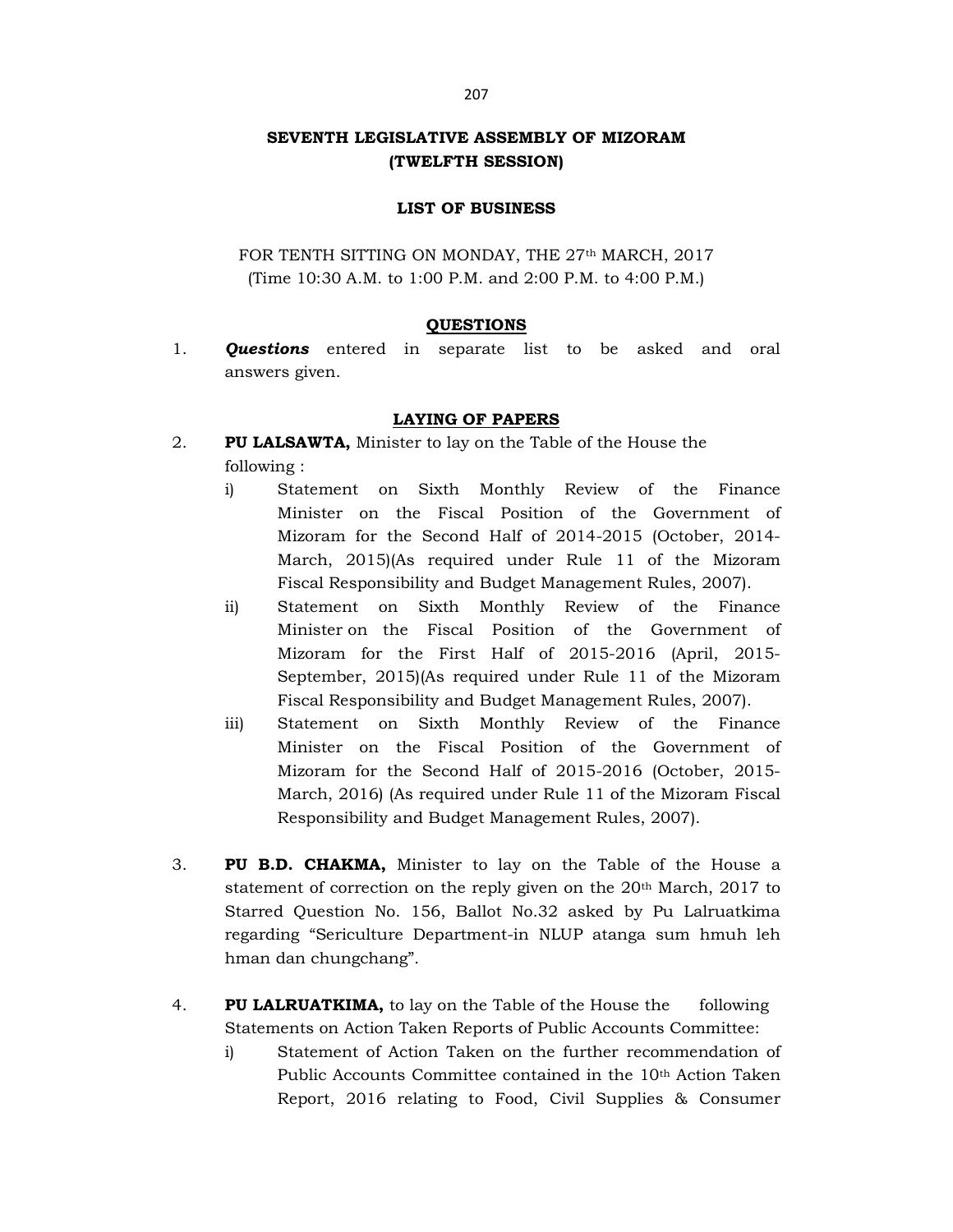Affairs Department (Ref : Para 2.5, 3.6 and 8.6 of the 10th Action Taken Report).

- ii) Statement of Action Taken on the further recommendationof Public Accounts Committee contained in the 17th Action Taken Report, 2016 relating to Industries Department (Geology & Mining Wing) (Ref : Para 1.8 of the 17thActionTaken Report).
- iii) Statement of Action Taken on the further recommendation of Public Accounts Committee contained in the 18th Action Taken Report, 2016 relating to Public Works Department (Ref : Para 1.9 of the 18thAction Taken Report).
- iv) Statement of Action Taken on the further recommendation of Public Accounts Committee contained in the 9thAction Taken Report, 2016 relating to Higher & Technical Education Department (Ref : Para 3.6 and 9.6 of the 9thAction Taken Report).
- v) Statement of Action Taken on the further recommendation of Public Accounts Committee contained in the 11<sup>th</sup> Action Taken Report, 2016 relating to Environment, Forest & Climate Change Department (Ref : Para 1.13 of the 11th Action Taken Report).
- vi) Statement of Action Taken on the further recommendation of Public Accounts Committee contained in the 14th Action Taken Report, 2016 relating to School Education Department (Ref : Para 1.4, 3.6 and 5.4 of the 14thAction Taken Report).

## LEGISLATIVE BUSINESS Bill for introduction, consideration and passing

5. PU ZODINTLUANGA, Minister to beg leave of the House to introduce "The Mizoram Street Vendor (Protection of Livelihood and Regulation of Street Vending) (Repeal) Bill, 2017".

## ALSO

# to introduce the Bill to move that the Bill be taken into consideration AND to move that the Bill be passed. FINANCIAL BUSINESS DISCUSSION AND VOTING ON DEMANDS

6. PU R. LALZIRLIANA, Minister to submit to the vote of the House various Demands under his charge.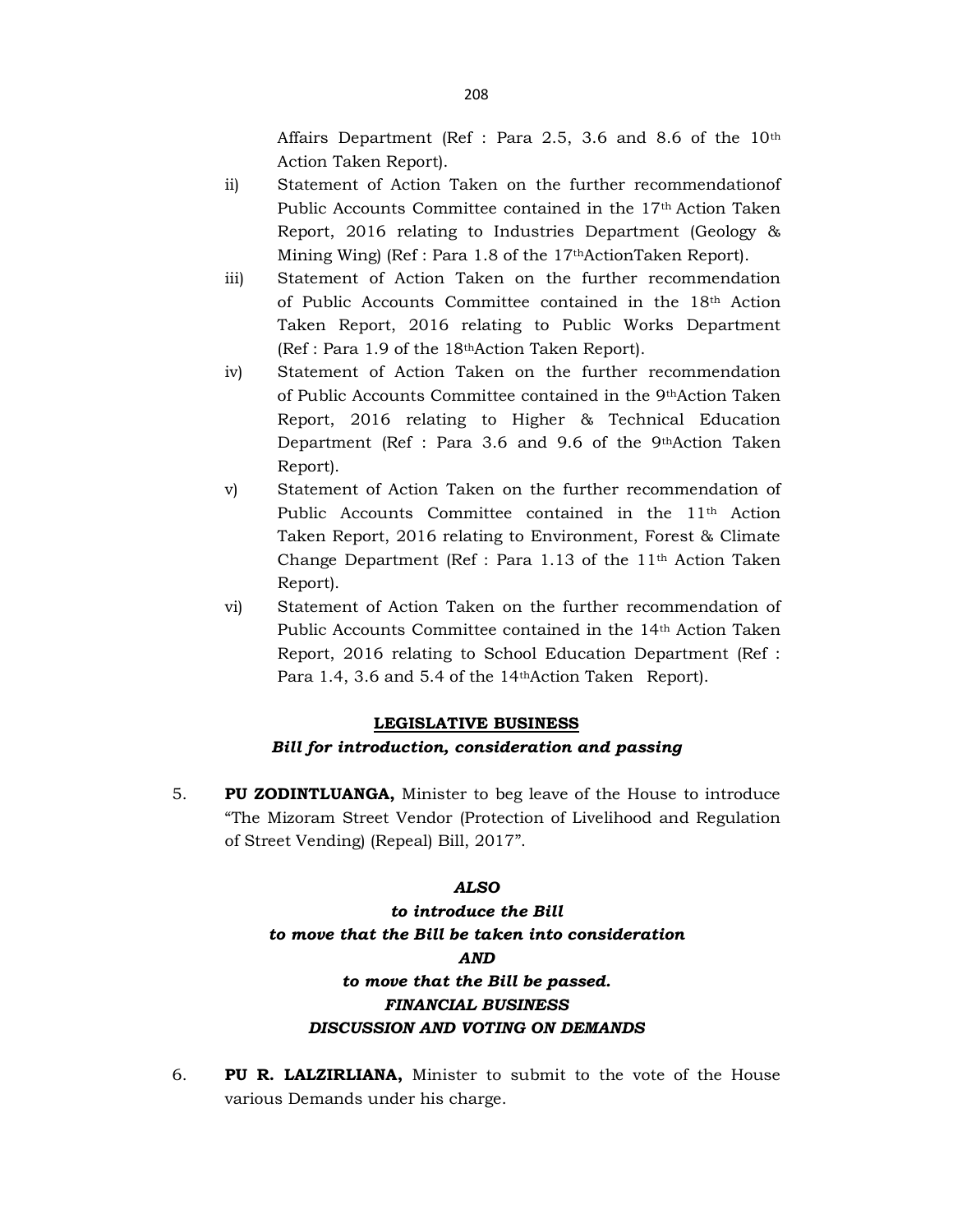7. PU P.C. LALTHANLIANA, Minister to submit to the vote of the House various Demands under his charge.

……

NGURTHANZUALA Secretary

209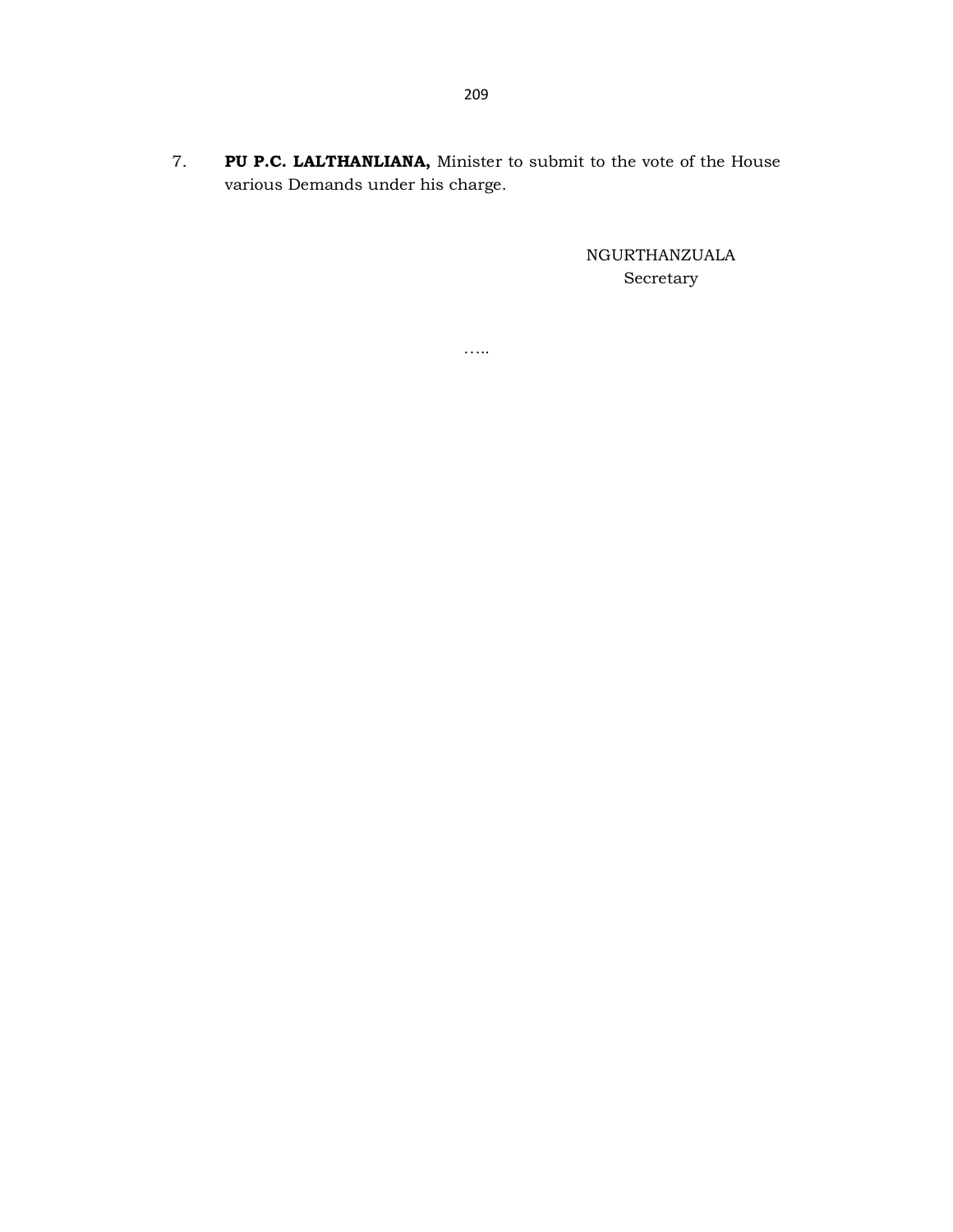210

SPEAKER : For wisdom is a defense as money is a defense, but the excellence of knowledge is that wisdom gives life to those who have it.

Ecclesiastes 7:12

 We will go to Question No. 12 and I invite the Hon. Member, Pu Vanlalzawma.

PU VANLALZAWMA : Pu Speaker, thank you. Will the Hon. Minister for Labour, Employment & Industrial Training Department be pleased to state: –

- a) Number of youth sends outside under MYC for their further career.
- b) In which streams.
- c) Amount of expenditure.

SPEAKER : Let us invite the Hon. Chief Minister, Pu Lal Thanhawla to reply.

PU LAL THANHAWLA, CHIEF MINISTER: Pu Speaker, the answer is as follows: –

a) MYC does not send out any youth outside for their further career.

- b) N/A
- c) N/A

SPEAKER : Supplementary question from Pu Vanlalzawma.

PU VANLALZAWMA : Pu Speaker, I believe I have received wrong information. However, we all know that some youth are sponsored to pursue their further career. If possible, may the Hon. Minister clarify: -

- a) From which fund the said are sponsored.
- b) The total expenditure to that effect.
- c) From which department.

SPEAKER : Let us invite the Chief Minister.

PU LAL THANHAWLA, CHIEF MINISTER: Pu Speaker, the MYC only search for their placement in cooperation with different Agencies. At present, some youth are being trained for hospitality and aviation system to face interview for Air Hostess and we negotiate with the Airlines authority to recruit from Mizoram as much as possible. There are also some privates who are doing negotiation with the Japanese Embassy and have a talk with the University of Kokoro. As work course is limited in Japan, training for Japanese language and working knowledge is being set up in Aizawl by placing language teacher. Yet, there is a rumor of disagreement among them but we later have learned it was not true. While this is the case, the demand still very high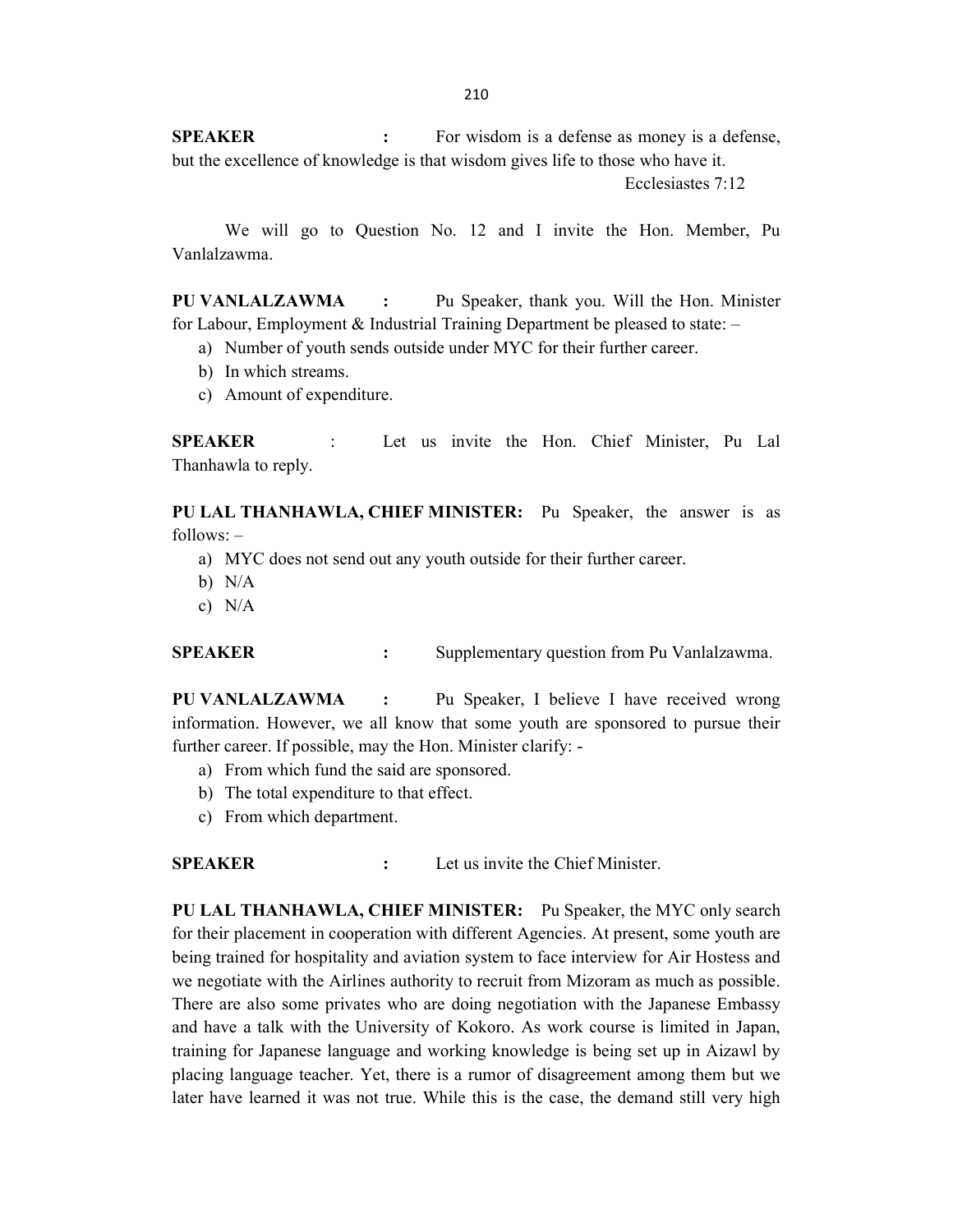and we are now dealing this with care. In this regard, it may be noted that placement will be made only after attaining good working knowledge and language. Presently there are 3 firms giving up the business due to heavy debt and the government is now determining how to deal with the problems. It is known that the students are well treated during their studies and their placement good enough. In short, no one is sent by MYC, Pu Speaker.

SPEAKER : Pu Lalruatkima

PU LALRUATKIMA : Pu Speaker, my questions are as follows: -

i) How many youth are placed to Service Provider through MYC skilled development initiative scheme under LE & IT Department?

- ii) How many are VTP delegated.
- iii) What is the reason for sending such youth to Japan from NLUP fund?
- iv) By which agency such youth are sent?

PU VANLALZAWMA : Pu Speaker, it would be appreciated if the House Leader gives us information regarding the reason that Chairman of the Youth Commission was terminated from his post.

SPEAKER : Dr. K. Beichhua may ask his question.

Dr. K. BEICHHUA : Pu Speaker, my Supplementary question is – Whether the 32 NIAS students were sent by MYC and if they were flagged off by the Chairman of MYC.

SPEAKER : Now, let that be enough for one question; I invite the Hon. Chief Minister to reply.

PU LAL THANHAWLA, CHIEF MINISTER: Pu Speaker, skill development and capacity building should be emphasized by the Central for this will help the youth in self development. Even if the government has no fund for that, there is a component in NLUP for skill development and capacity component. Thus, the government borrows the fund for this purpose for repayment; there is nothing to be afraid of in this regard.

 Pu Speaker, Chairman of the Youth Commission has flagged off many students in this regard whether or not it is his concern; he has done as per the request. As of the question of genuineness of the programme, is not our purview to prove it. I believe it was done so as encouragement.

Regarding NIAS (Nalanda Institute of Advance Studies), there was once a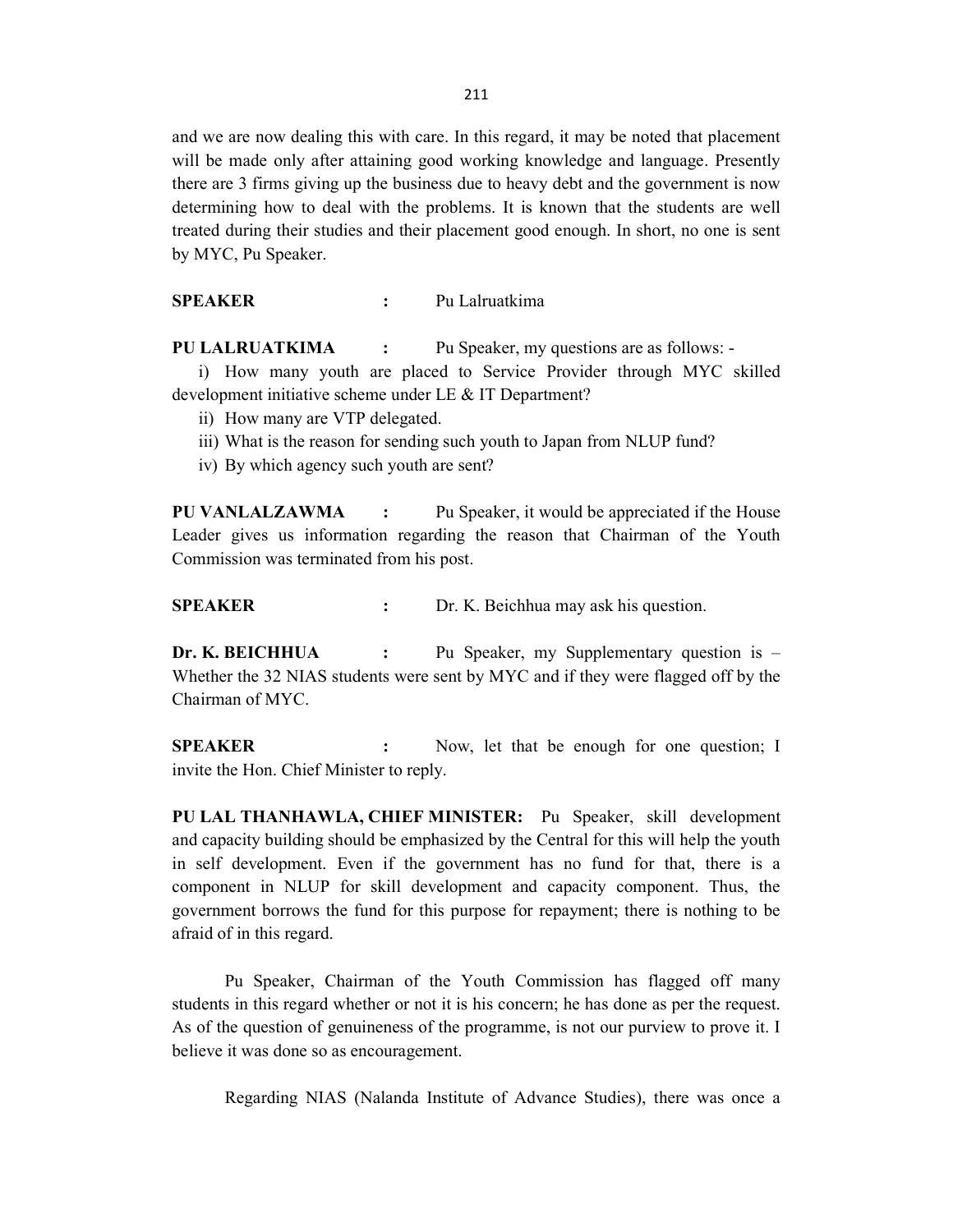rumor as fake institution but was not true as the Hon. Members Pu Vanlalzawma and Pu Lalruatkima had verified the status. However, I do not know whether or not it is a good institution.

PU T.SANGKUNGA : With your permission, Pu Speaker, I would like to make clarification on this case. When we first became MLA, Pu Lalruatkima, Pu Vanlalzawma and I went to Delhi for training, halt at Kolkata for dinner with Emporium & Consultancy Kolkata Services but not with NIAS officials as claimed. More than ten Air Hostesses were recruited and placed our youth in the best hotels in India. We have no knowledge of NIAS and its name at that time.

 When there was a plan to organize bandh, the NIAS intimated if MYC and Building & Other Construction Worker Welfare Board may send some delegates for inspection. But after consulting the Hon. Minister, none were sent by MYC. However, it was agreed that inspection may be conducted despite assurance of Labour Ministry, Govt. of India that VTP are creditable. On inspection, it is learned that they also visited NIAS without our knowledge. What we are saying now is regarding skill development initiative scheme; it is not related to what our leader has said.

 We have not yet sent anyone to investigate the case. However, our current discussion is of SDIS under which we are sending 2000 youth through MYC and Labour & Employment and Building & Other Construction Worker Welfare Board. The funds released by the Central also go to Labour & Employment and not MYC. With the initiation of the concerned Minister, we have a meeting in his office chamber with the Director of Labour & Employment & IT in which Labour Officer, Asst. Welfare Commissioner and Superintendent MYC are appointed to deal with the investigation. (…..Interruption……)

SPEAKER : Please take your seat; the House Leader is standing and it is protocol not to interrupt his speech. If clarification is needed, let him to do that also. He has already been terminated from the Chairmanship and he has the right to make clarification. Now, let us invite the House Leader.

PU LAL THANHAWLA, CHIEF MINISTER: Pu Speaker, if they are not listening, I have nothing to say.

PU T. SANGKUNGA : Pu Speaker, I need to say this as it is important. Regarding the said dinner is of a serious matter. It is true that I did not know where the NIAS Institute is situated; it is inappropriate to accuse us of lying

 Regarding the termination of the MoU signed with NIAS, I have directed the order as the MYC has no knowledge of the existence of MoU. The concerned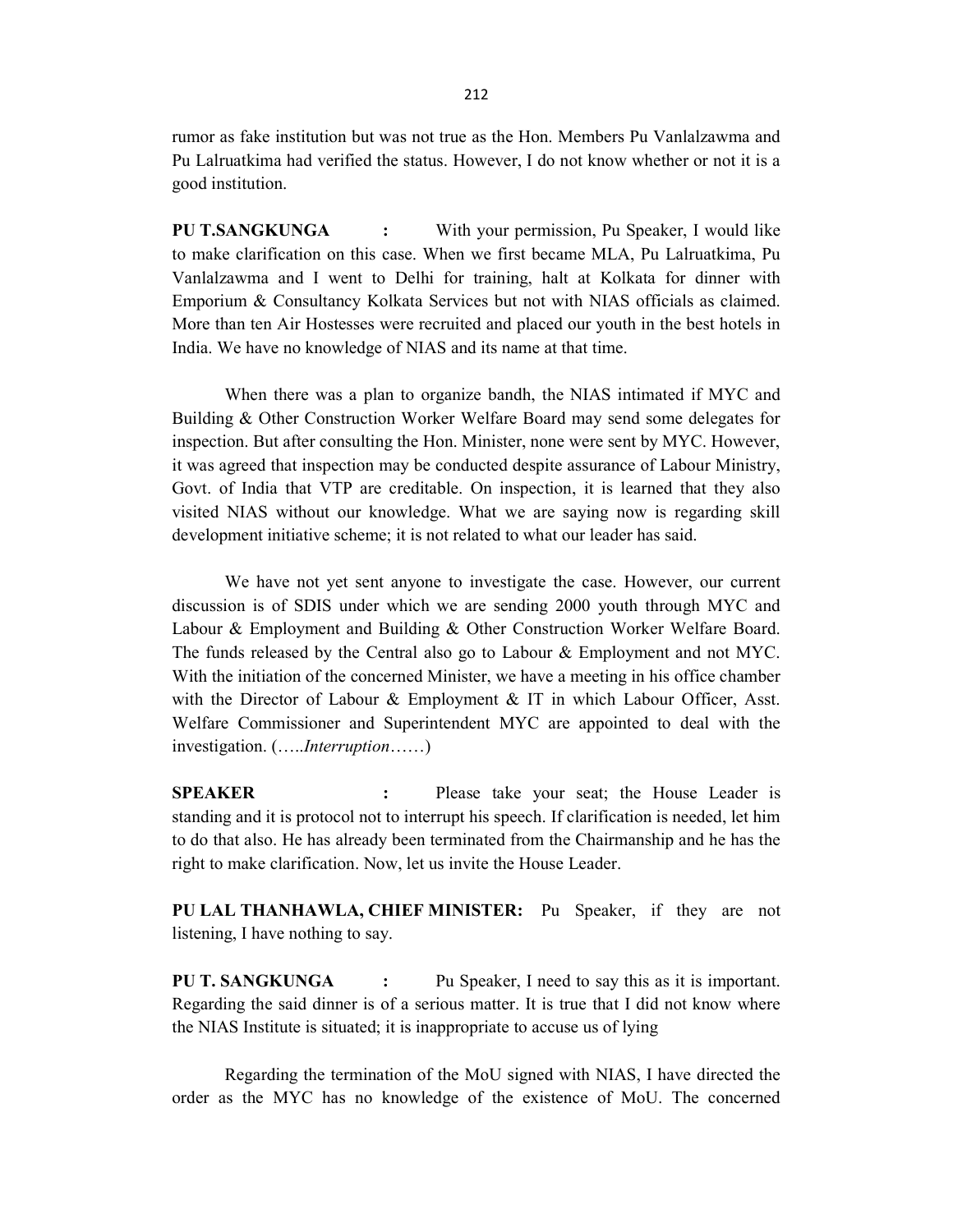Minister summoned us to his office with our Secretary to discuss the matter and there that we learn about the MoU. On learning this and with the instruction of the Minister, MoU was terminated without following the guideline to give prior notification for a month.

Pu Speaker, I am grateful that I have an opportunity to clarify that it was the officials of the Emporium & Consultancy Services that we had dinner with. They are very useful for us as under their guidance those two Assistant Professors of New York University visited Aizawl to have a meeting with our Chief Minister. We were able send our youth to Gulf countries with their help by providing the expenditure and material needed for conducting training. The Jet Airways also has made recruitment of Air Hostess twice through MYC and will conduct again for the third time in 26.4.2017.

 Pu Speaker, it is true that we visited the Emporium with other newly elected Members. The termination order was issued not because we were involved in it, we have learned the financial involvement only later. Regarding the flag off event, the Hon. Member Pu John Siamkunga was the Chief Guest and I was only a participant. However, the name of Pu John Siamkunga had never been mentioned but mine as the front liners. Pu Speaker, the Agency that organizes private skill training informed us to send some trainees and if we have time, we will try to fulfill their invitation and then we may be able to know the placement. To encourage our youth, we have already sent some youth in the Gulf countries also.  $(Er, L_1)$  *Lalrinawma and Pu* Lalruatkima: His clarification is too long, Pu Speaker...) The MoU was signed on the  $4<sup>th</sup>$  Aug, 2014 and was terminated only in  $4<sup>th</sup>$  Aug, 2015, meaning after one year. The order of termination of MoU was sent to the NIAS for discontinuation of sending candidates. The Secretary, MB & OCWWB then instructed the Secretary of MYC to put the time as  $4<sup>th</sup>$  Aug, 2015 so that it may seem as if it is done by the Minister in that meeting. This indicates they had already clear-off themselves out of this. (Interruption: If so, who will take responsibility, L & E or else?)

 Pu Speaker, in our meeting with the Hon. Minister on 4.8.2015, instruction was given to the Director, L & E (Secretary MB & OCWWB) to give notice of termination by the MYC. However, we cannot wait for the time as our name was noted without our knowledge and we therefore issued the notice before the time given to us and the Secretary, Welfare Board given us the letter.

PU LAL THANHAWLA, CHIEF MINISTER : Pu Speaker, words of appreciation that the Hon. Member Pu T. Sangkunga should receive is – 'Blessed are you when they revile and persecute you, and say all kinds of evil against you falsely'.

PU LALRUATKIMA : Pu Speaker, as it was mentioned by the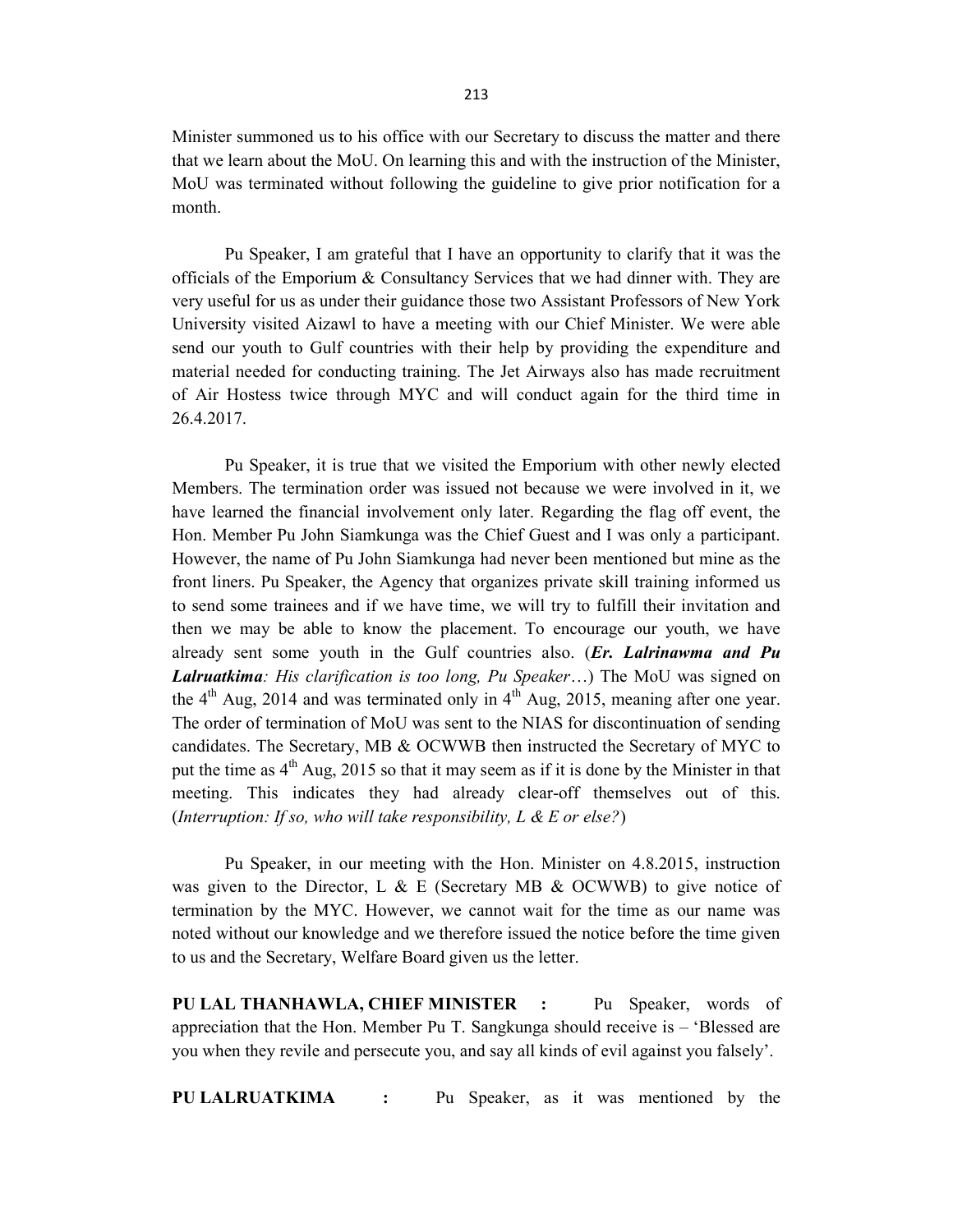concerned Minister of L  $\&$  E, what is the reason that NLUP fund being utilized for sending the students in Japan?

PU LAL THANHAWLA, CHIEF MINISTER : Pu Speaker, we can use whatever we want as there is a component.

SPEAKER : We will go to another question; Question No.125 and Er. Lalrinawma to ask.

Er. LALRINAWMA: Pu Speaker, thank you. Will the Hon. Minister for Horticulture Department be pleased to state: –

- a) Whether the department has Medicinal Plant Nursery. If so, where?
- b) Amount spends for Medicinal Plant Nursery during 2015-2017.

SPEAKER : the Hon. Minister, Pu P.C. Lalthanliana to reply.

PU P.C. LALTHANLIANA, MINISTER : Pu Speaker, the answer is: -

a) Yes, Horticulture Department has Medicinal Plant Nursery in various places such as –

| Thingdawl - | Kolasib  |
|-------------|----------|
| Maudarh     | Lunglei  |
| Zawlnuam -  | Tuidam   |
| Tuipawl     | Khawzawl |
| Serchhip    | Serchhip |
| Thiak       | Aizawl   |
| Tuidam      | Tuidam   |

b) Fund has not been received during 2015-2017 for Medicinal Plant Nursery and so expenditure is nil.

SPEAKER : Pu Rinawma will ask his Supplementary and then Pu Thanliana.

Er. LALRINAWMA : Pu Speaker, thank you. My question is - If our Nursery being abandoned and how many crops are harvested during 2015-2017?

PU LALTHANLIANA : Pu Speaker, thank you. My question is whether the Horticulture Department intends to continue with this project and what is the status.

SPEAKER : The Hon. Minister to give the answer.

PU P.C. LALTHANLIANA, MINISTER : Pu Speaker, to answer the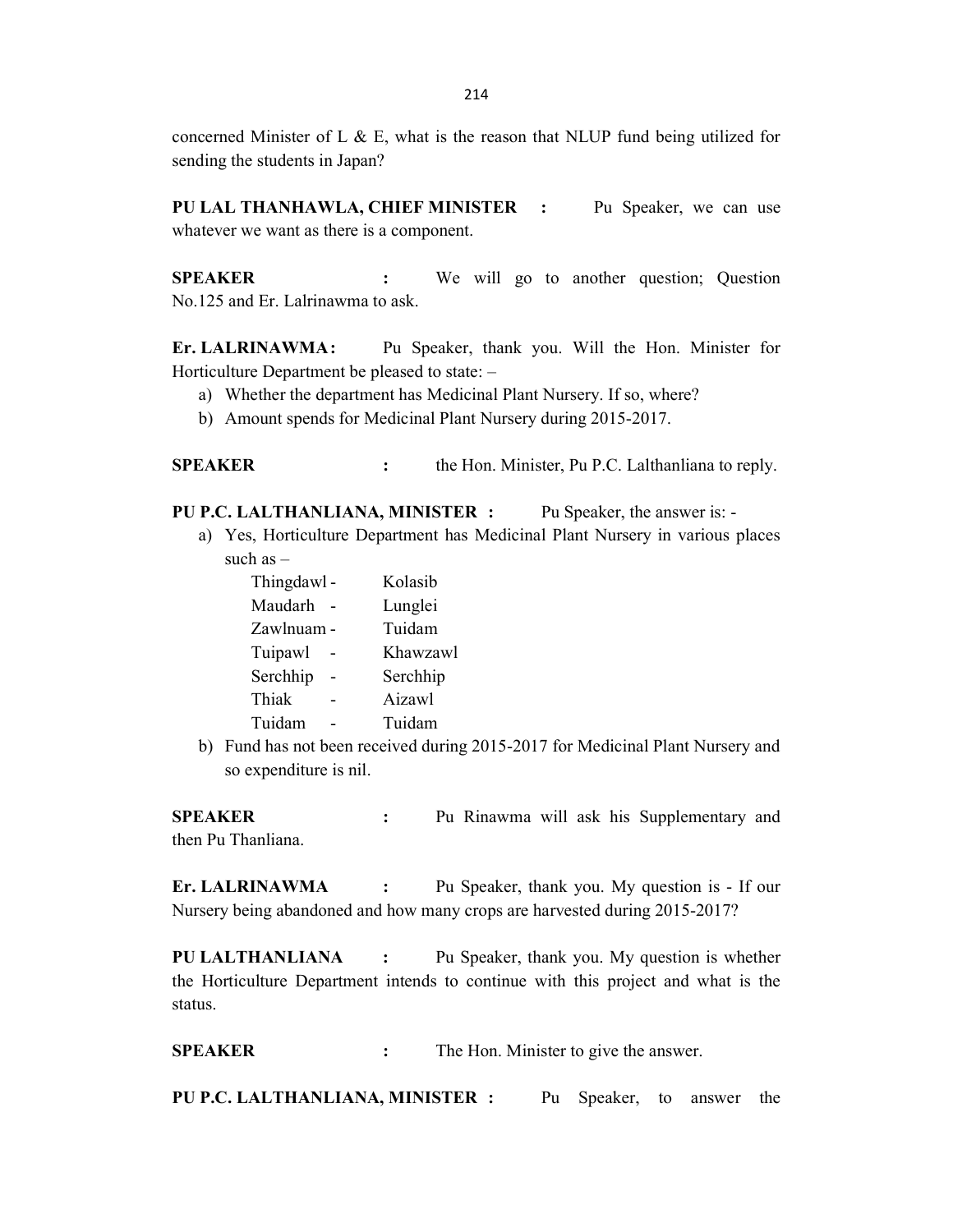question of the Hon. Member Er. Lalrinawma, under NMMP (National Mission and Medical Plant), fund has been received only for 2008, 2009, 2010, 2011 and the nursery therefore is not continued. However, the same kind of nursery is there under the maintenance of under the Horticulture Deptt. and is now running successfully. The amount of harvest from such nurseries cannot be assessed at present.

 Regarding the National Mission & Medical Plants, Health Deptt. is the nodal department.

SPEAKER : Now, the question shared by Pu Vanlalzawma, Dr. K.Beichhua, Er. Lalrinawma and Pu Lalruatkima. I invite Pu Zawma to ask Question No. 126.

PU VANLALZAWMA : Pu Speaker, thank you. Will the Hon. Minister for Labour, Employment & Industrial Training Department be pleased to state: –

- a) Whether fund sanction under the Mizoram Building  $\&$  Other Construction Workers Welfare Board during 2013-2014 is utilized in the constituency of Serchhip, Champhai 'S', Tawi, S. Tuipui and Tuichang. If so, the amount respectively.
- b) Nos. of beneficiary.
- c) The amount received per head.
- d) Nos. of Welfare member, the amount of fund being used and for what purposes.
- e) Amount of labour cess collected by the Mizoram Building & Other Construction Workers Welfare Board w.e.f. 2011 till date.
- f) The Amount collected so far and the expenditure; the amount spent to laborers; other expenditure, if any, and the reason and the amount being spent.
- g) During 2012-2017 up to the current year, how many of them received aid in cash?

SPEAKER : It seems his question include all probable supplementary questions. Let us invite the Hon. Chief Minister to reply.

PU LAL THANHAWLA, CHIEF MINISTER: Pu Speaker, the answer is as follows: -

- a) Expenditure is not maintained in a constituency-wise. However, fund released during 2013-2014 was 4,51,01,800/-.
- b) Record is not maintained in constituency-wise.
- c) Record is not maintained in constituency-wise.
- d) Number of Welfare members is and expenditure is not maintained in a constituency-wise.
- e) Till the ending of this quarter as on 31.12.2016, the total amount of labour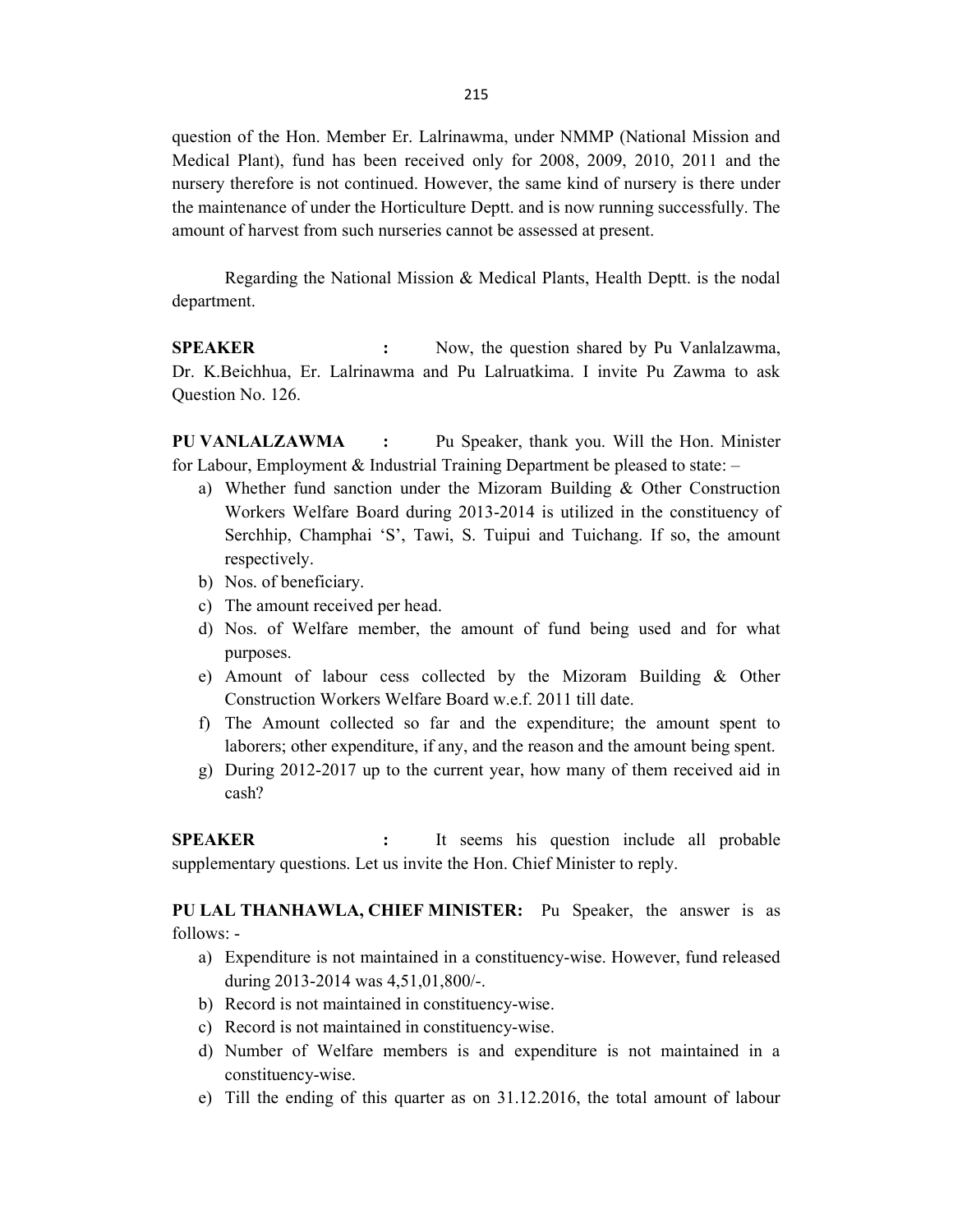cess collection is 46,41,30,403/-.

- f) Amount collected 46,41,403/-, Expenditure 23,83,28,443/- and 18,22,27,423/- is spent for Capacity Building and administration. Amount balanced from collection of labour cess till 31.12.2016 is 22,58,01,960/-.
- g) 16672 persons received aids and are all registered.

SPEAKER : Supplementary question from Dr. K. Beichhua.

Dr. K. BEICHHUA : Pu Speaker, my supplementary questions are – i) How many schemes are there for family registered under Mizoram Building  $&$ Other Construction Welfare Board?

ii) Is assistance to the children of registered members for further studies stopped for the year 2015-2016, 2016-2017? If so, what is the reason?

iii) To how many death benefits is given so far?

Er. LALRINAWMA : Pu Speaker, whether failing of furnishing answer to the question regarding the list as all beneficiaries is contempt of this House?

PU LALRUATKIMA : Pu Speaker, why does this department fail to furnish the answer when all other departments could furnish? Is there something hidden? Is it true that assurance being given prior to the election that a lot of distribution will be done in Serchhip District? If information could not be given in constituency-wise, how many times it is distributed to Champhai and Serchhip district with the amount thereof? Allegedly numbers of name were added and that the assigned officials are worried a lot. What is the reason such addition?

**SPEAKER** : Let us finish with the supplementary question. I invite the Hon. Chief Minister.

PU LAL THANHAWLA, CHIEF MINISTER: Pu Speaker, I do not know this kind of fund existed and if it was distributed in Serchhip constituency. If it was, I should have been informed and there is no reason to hide.

 It is stated that official is appointed to investigate the case and I do hope we would be able furnish all the questions in the process of such investigation. Pu Speaker, to be honest, I do not know this kind of fund existed and would not do it either as alleged. Therefore, I have nothing much to say in this regard.

SPEAKER : The Hon. Chief Minister has clarified that he had no knowledge regarding of the distribution nor had involved in such case. We will take no further question.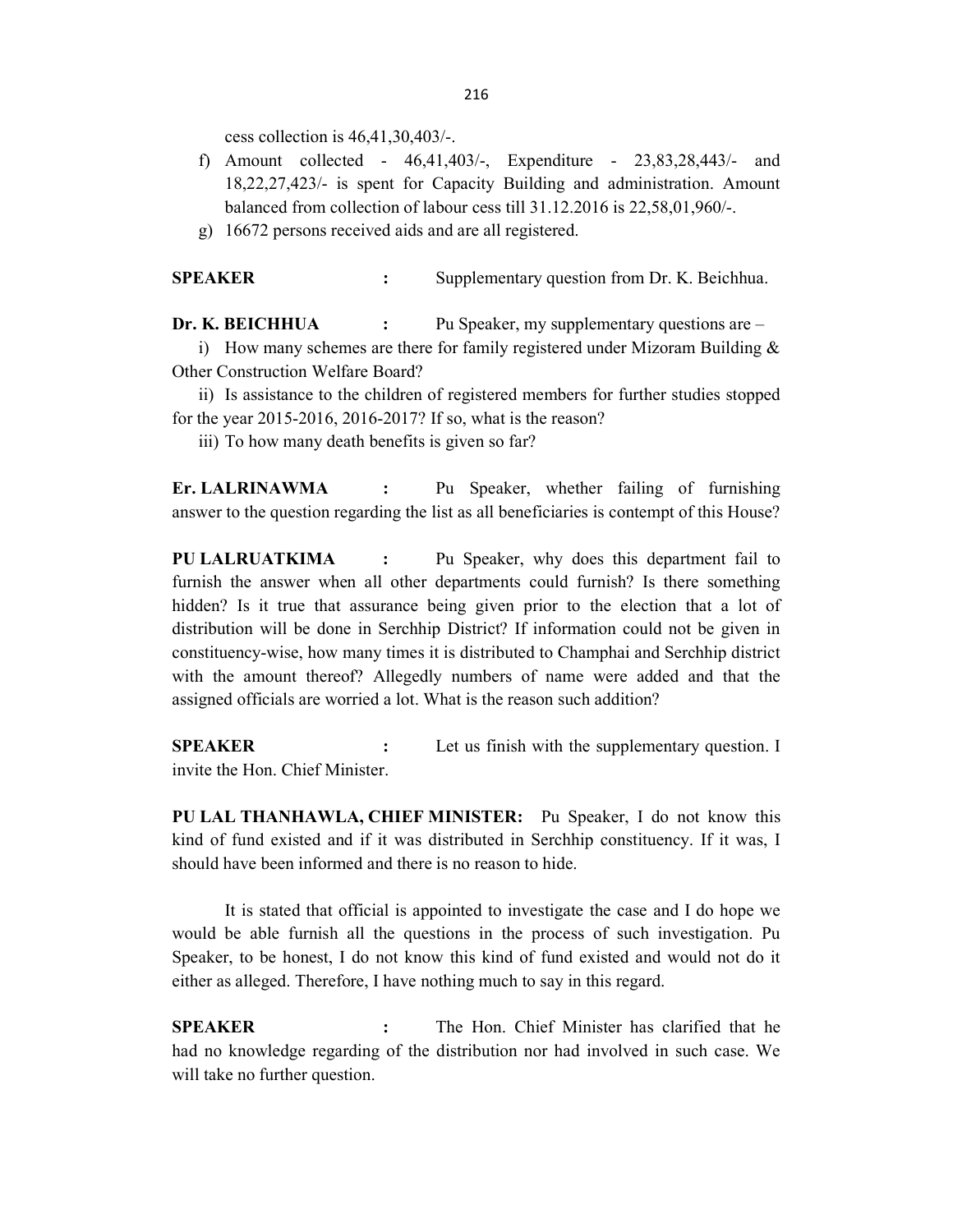PU LAL THANHAWLA, CHIEF MINISTER: Pu Speaker, it is possible that some officials may act behind the Minister without his knowledge and that is the reason we are conducting investigation. If such is the case, there is no way for me to know it.

PU LALRUATKIMA : Pu Speaker, Rules and Acts have already been notified in 2019. It is in this august House that the act was made. How can the Hon. Chief Minister not aware of such acts? Is it due to become negligence? OM was released in  $29<sup>th</sup>$  May, 2012 and many questions in this regard were submitted in this Assembly.

PU LAL THANHAWLA, CHIEF MINISTER: Pu Speaker, they accuse me of lazy and negligent.

PU P.C. ZORAM SANGLIANA: Pu Speaker, you have just said that you are taking no more supplementary question for the House Leader clarified that the case in under investigation.

**SPEAKER** : I now invite Pu John Siamkunga to ask Question No. 127.

PU JOHN SIAMKUNGA: Pu Speaker, thank you. Will the Hon. Minister for Animal Husbandry & Veterinary Department be pleased to state: –

- a) No. of NLUP beneficiaries under AH & Veterinary Deptt.
- b) Total amount distributed to beneficiaries during 2012-2017
- c) Whether production increases on diary, pork, beef, and chicken.

PU P.C. LALTHANLIANA, MINISTER : Pu Speaker, the answer is as follows: -

- a) There are 36,991 Nos. beneficiaries.
- b) ₹30,09,90,000/- is distributed to beneficiaries during 2012-2017.
- c) Yes, our productions on such items increase greatly.

SPEAKER : Supplementary question will not be taken due to absence of the concerned Minister. In future, it would be appreciated if the Minister submitted his authorized member to the Chair on time.

PU T.T. ZOTHANSANGA: Pu Speaker, for information of the House, may I inform that the concerned Minister could not attend this sitting due to illness.

SPEAKER : Question No.128 and Dr. K. Beichhua, the hon'ble member to ask.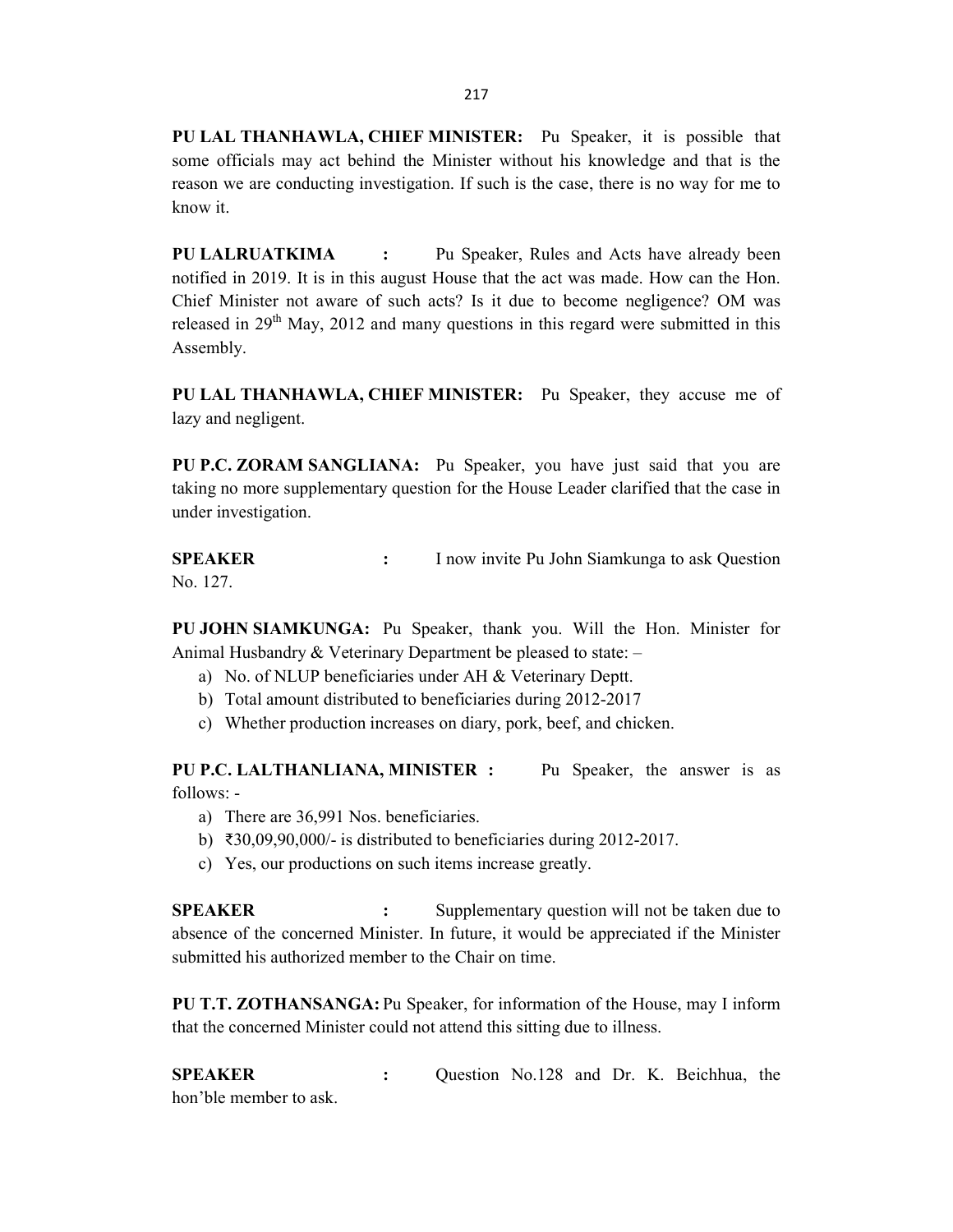Dr. K. BEICHHUA : Pu Speaker, thank you. Will the Hon. Minister for Personnel & Administrative Reforms Department be pleased to state  $-$ 

- a) Whether MPSC has a plan to conduct recruitment of Engineer, Medical Doctor, and Veterinary Doctor.
- b) Whether the MPSC has a plan to conduct combined competitive examination (MCS, MPS etc) during 2017-2017. If so, is there any intention to conduct preliminary test in UPSC pattern (Paper II qualifying)?

SPEAKER : The Hon. Chief Minister to reply.

PU LAL THANHAWLA, CHIEF MINISTER: Pu Speaker, the answer is as follows: –

- a) If the concerned department makes requisition to MPSC to fill up the vacant post, we will conduct the examination.
- b) According to Mizoram Civil Services (combine competitive examination) Regulation, 2011, combine competitive examination is to be conducted every year. However, if there is no vacant post to fill up, examination will not be conduct. There is no intention to conduct the examination in UPSC pattern.

SPEAKER : Supplementary question from Dr. K. Beichhua.

Dr. K. BEICHHUA : Pu Speaker, the Hon. Health Minister recently mentioned that 26 doctors will be recruited under MPSC. Is there any intention to recruit other technical staff as they are in great demand? Is it a fact that some departments hardly make requisition to DP&AR for recruitment of new staff?

**SPEAKER** : If there is no other supplementary question, let us invite the Hon. Chief Minister.

PU LAL THANHAWLA, CHIEF MINISTER: Pu Speaker, most of the departments especially engineering department are under-staff. We are trying our best to overcome this situation yet, we are unable to meet the demand due to financial problem.

SPEAKER : Now, Question No. 129 and the Hon. Member Pu Lalruatkima to ask.

PU LALRUATKIMA : Pu Speaker, thank you. Will the Hon. Minister for AH &Veterinary Department be pleased to state: –

- a) Amount of NLUP fund received during 2011-2016 in year-wise.
- b) Names of trade and beneficiaries.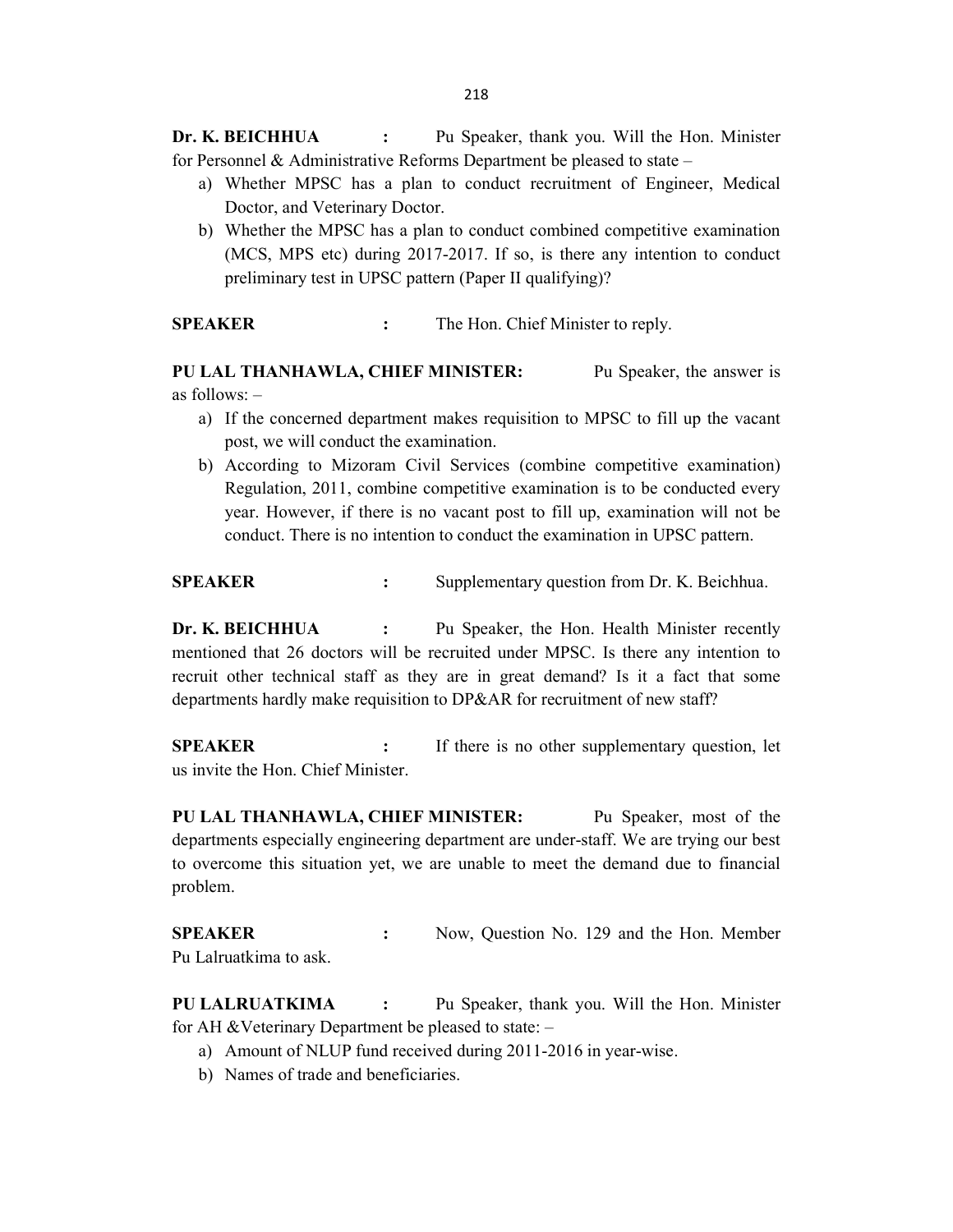SPEAKER : May the Hon. Minister, Pu P.C. Lalthanliana reply.

PU P.C. LALTHANLIANA, MINISTER: Pu Speaker, the answer is as follows:–

- a) The total amount of NLUP fund received by AH & Veterinary Deptt. during 2011-2016 is ₹36,094.83 lakhs. The year-wise received is as follows –
	- 1. 2010-2011 ₹2,832.48 lakhs.
	- 2. 2011-2012 ₹7,325.35 lakhs.
	- 3. 2012-2013 ₹6,300.00 lakhs.
	- 4. 2013-2014 ₹8,540.00 lakhs.
	- 5. 2014-2015 ₹11,097.83 lakhs.

## Total - ₹36,094.83 lakhs.

- b) Step has been taken in the following trades under this department:
	- 1. Dairy Farming
	- 2. Piggery Farming
	- 3. Poultry Farming
	- 4. Mithun Farming/Hill Cattle Farming.

Nos. of beneficiaries in various trades: –

| Trade                  | 1 <sup>st</sup> Phase | 2 <sup>nd</sup> Phase | $3^{\text{rd}}$ & $4^{\text{th}}$ Phase | <b>Total</b> |
|------------------------|-----------------------|-----------------------|-----------------------------------------|--------------|
| Dairy Farming          | 957                   | 378                   | 339                                     | 1,674        |
| <b>Piggery Farming</b> | 5,291                 | 6,928                 | 8,163                                   | 20,382       |
| Poultry Farming        | 1,889                 | 4,285                 | 4,721                                   | 10,895       |
| Mithun/Hill Cattle     | 1,943                 | 1,142                 | 955                                     | 4,040        |
| Farming                |                       |                       |                                         |              |
| <b>Total</b>           | 10,080                | 12,733                | 14,178                                  | 36,991       |

SPEAKER : Now, we will go to our next question, Question No. 130. Let us invite Dr. K. Beichhua.

Dr. K. BEICHHUA : Pu Speaker, thank you. Will the Hon. Minister for Sports & Youth Services Department be pleased to state: –

- a) When was construction of New Colony Indoor Stadium of Siaha started?
- b) The amount sanction to that effect.
- c) Who is the contractor?

SPEAKER : The Hon. Minister to answer the Question.

PU ZODINTLUANGA, MINISTER: Pu Speaker, the answer is as follows:

- a) Construction work of Siaha New Colony Indoor Stadium was started in 2011.
- b) The amount sanction is ₹174.00 lakh.
- c) The Contractor is Isaac T. Beingachha, Siaha and completed the work in 19<sup>th</sup> August, 2016.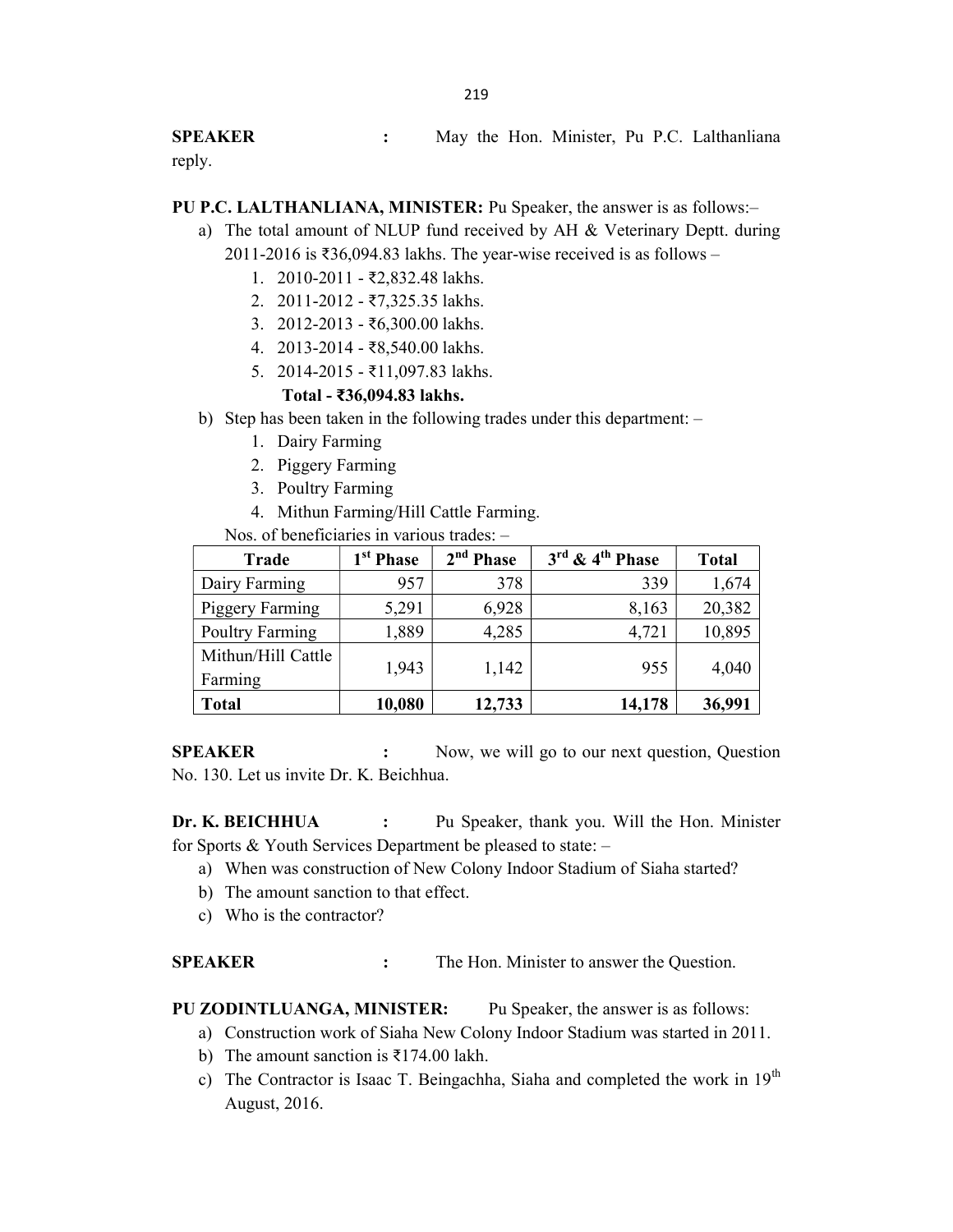Pu Speaker, when I visit Siaha last month and the final touch of the construction under RD and BRGF was in progress. The land belongs to Mara Thyutlia Py (MTP) and is registered by other name. As such is the case, electrification work could not be taken up by the Electric Department as LSC Pass is not in its name. Now, the work of shooting gallery is in progress with hopes to produce good shooters to represent Mizoram.

SPEAKER : Question hour is over. Today, two Hon. Members, Pu C. Ngunlianchunga and Pu J.H. Rothuama are granted leave of absence due to illness.

 Now, we will go to Laying of Papers and I call upon the Hon. Minister, Pu Lalsawta to lay on the Table of the House the copy of the papers.

PU LALSAWTA, MINISTER: With the recommendation of the Governor and with your permission, Pu Speaker, I lay on the Table of this august House a copy of  $-$ 

- i) Statement on Sixth Monthly Review of the Finance Minister on the Fiscal Position of the Government of Mizoram for the Second Half of 2014-2015 (October, 2014 – March, 2015) (As required under Rule 11 of the Mizoram Fiscal Responsibility and Budget Management Rules, 2007).
- ii) Statement on Sixth Monthly Review of the Finance Minister on the Fiscal Position of the Government of Mizoram for the First Half of 2015-2016 (April, 2015 – September, 2015) (As required under Rule 11 of the Mizoram Fiscal Responsibility and Budget Management Rules, 2007).
- iii) Statement on Sixth Monthly Review of the Finance Minister on the Fiscal Position of the Government of Mizoram for the Second Half of 2015-2016 (October, 2015 – March, 2016) (As required under Rule 11 of the Mizoram Fiscal Responsibility and Budget Management Rules, 2007).

 I want to make a short explanation on these three papers we lay today. Our Report and Review shows detail of our financial position. Besides what we see in these Reports, there are other factors which needed reviews.

 First, as numbers of Company started to work in Mizoram, the Finance Department is in the opinion that it is necessary for the public and the people to urge such companies to start corporate social responsibility.

 Secondly, it is agreed that the system of paying taxes be made easy for the public, and if possible to introduce Kiosk for e-payment for the public.

 Thirdly, it is quite appreciative that we follow other North Eastern States like Meghalaya and Nagaland in the distribution of food grain under Food Security Act.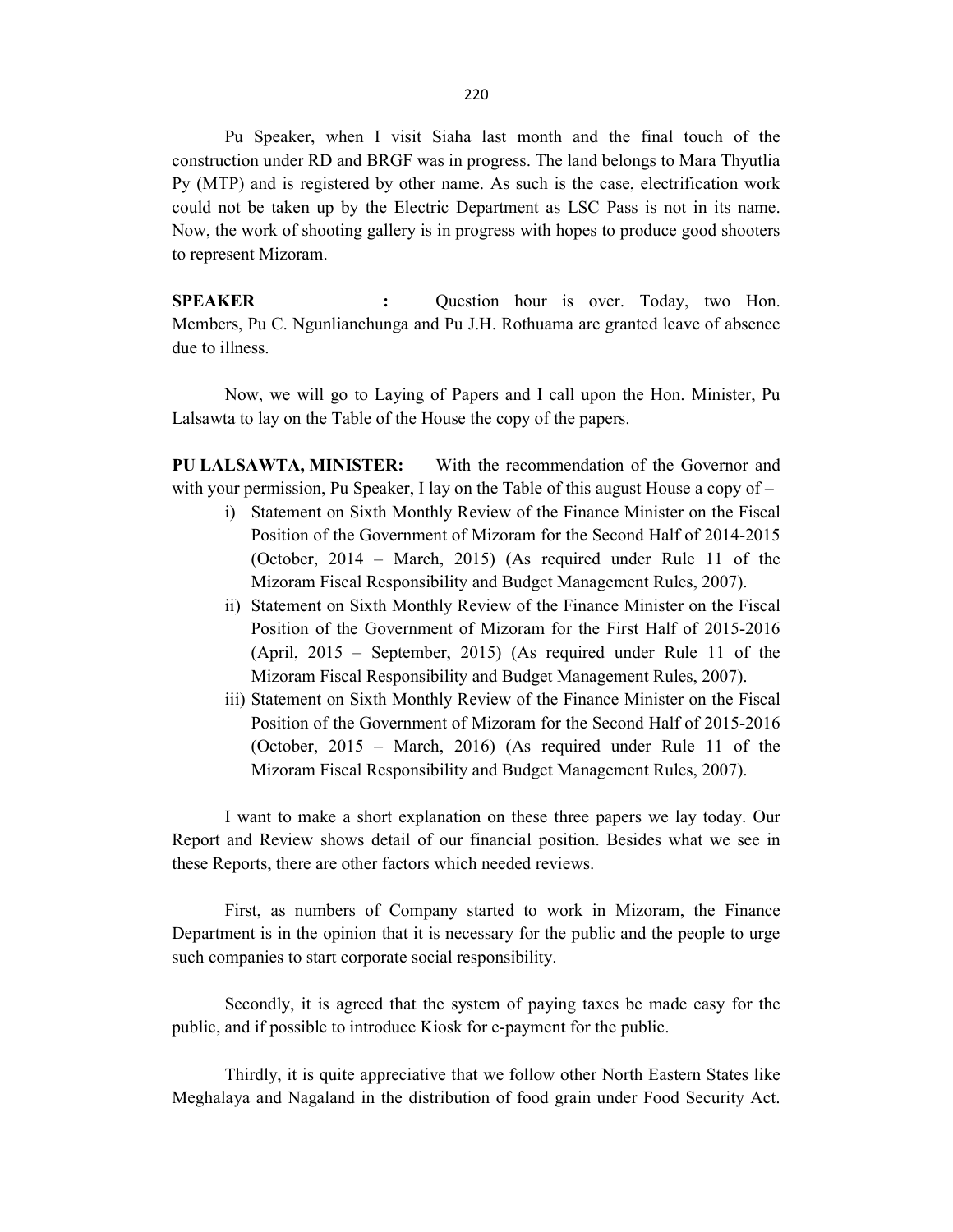221

Currently the government spend large amount in our distribution system of the same.

Fourthly, after the introduction of Food Security Act, our expenditure in supply and purchase of food grain reduced. We think it is necessary to inform the people that our expenditure reduces to 5,888 lakhs.

On fifth, the Central Government intends to introduce GST from 1<sup>st</sup> July this year and step is taken to implement in the whole country. As this is the case, there is a necessity of expanding Taxation Department.

 Lastly, in order to increase professional tax imposed on the government servants, businessmen, engineers, doctors, lawyers and those who works under private sectors, the Review Committee scheduled to send a letter to the Central Government to take an initiative. Pu Speaker, thank you.

**SPEAKER** : Let the copy be distributed. Now, we will invite the Hon. Minister, Pu B.D. Chakma to lay on the Table of the House statement of correction of question No. 156 of 20.3.2017.

PU B.D.CHAKMA, MINISTER: With your permission, Pu Speaker, I lay on the Table of the House a statement of correction on reply given on the  $20<sup>th</sup>$  March, 2017 to the Starred Question No. 156 of ballot No. 32 asked by Hon. MLA Pu Lalruatkima regarding "Expenditure and income of Sericulture Department from NLUP". Thank you, Sir.

**SPEAKER** : Let the copy be distributed. Now, let us invite Pu Lalruatkima, Chairman, Public Accounts Committee to lay on the Table of the House 6 statements from the Committee.

PU LALRUATKIMA : With your permission and authorization of PAC, Pu Speaker, I lay on the Table of the House the following statements –

- i) Statement of Action Taken on the further recommendation of Public Accounts Committee contained in the  $10^{th}$  Action Taken Report, 2016 relating to Food, Civil Supplies  $&$  Consumer Affairs Department (Ref : Para 2,5,3.6 and 8.6 of the  $10^{th}$  Action Taken Report).
- ii) Statement of Action Taken on the further recommendation of Public Accounts Committee contained in the  $17<sup>th</sup>$  Action Taken Report, 2016 relating to Industries Department (Geology & Mining Wing) (Ref : Para 1.8 of the  $17<sup>th</sup>$  Action Taken Report).
- iii) Statement of Action Taken on the further recommendation of Public Accounts Committee contained in the  $18<sup>th</sup>$  Action Taken Report, 2016 relating to Public Works Department (Ref : Para 1.9 of the  $18<sup>th</sup>$  Action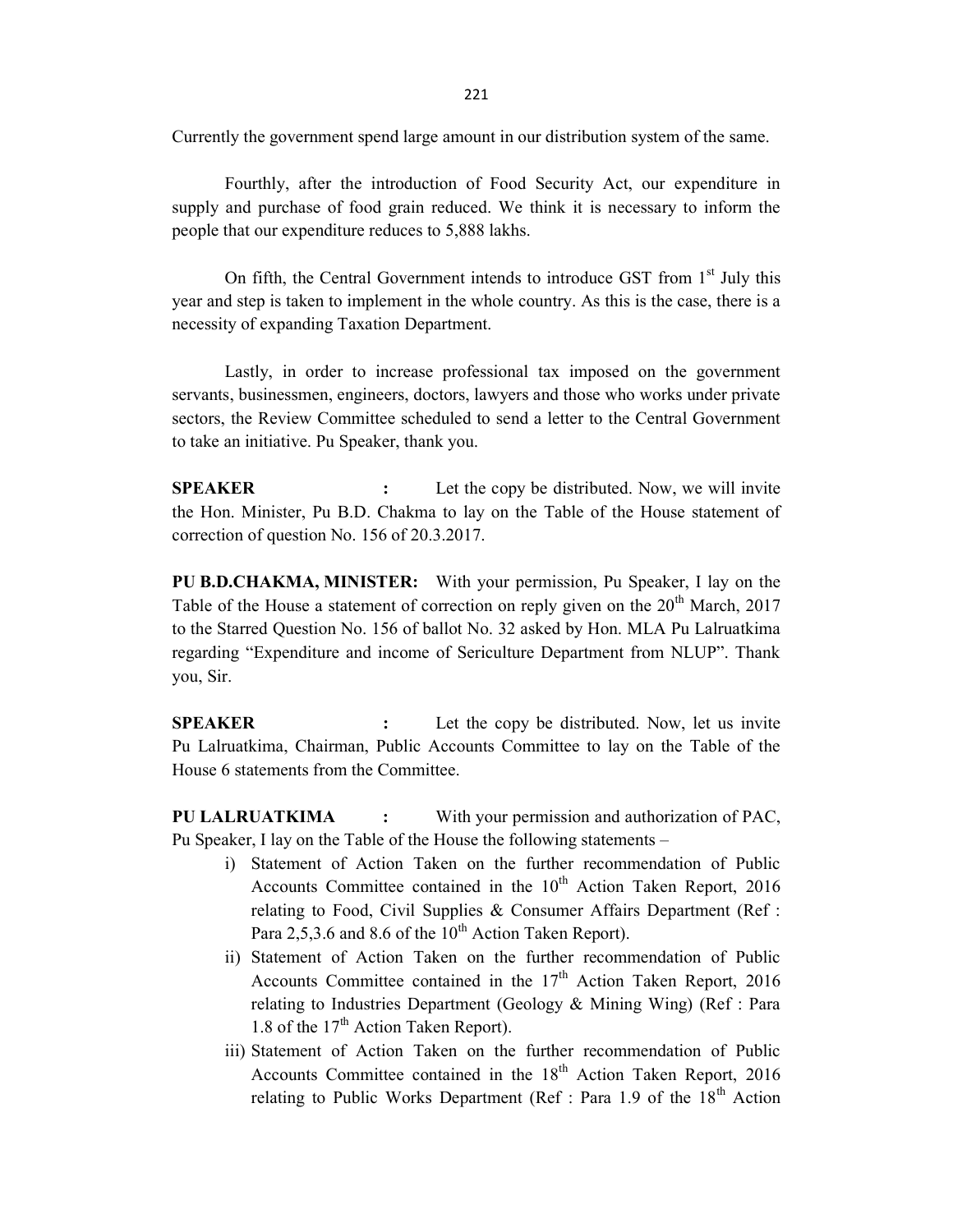Taken Report).

- iv) Statement of Action Taken on the further recommendation of Public Accounts Committee contained in the  $9<sup>th</sup>$  Action Taken Report, 2016 relating to Higher & Technical Education Department (Ref : Para 3.6 and 9.6 of the  $9<sup>th</sup>$  Action Taken Report).
- v) Statement of Action Taken on the further recommendation of Public Accounts Committee contained in the  $11<sup>th</sup>$  Action Taken Report, 2016 relating to Environment, Forest & Climate Change Department (Ref : Para 1.13 of the  $11<sup>th</sup>$  Action Taken Report).
- vi) Statement of Action Taken on the further recommendation of Public Accounts Committee contained in the 14<sup>th</sup> Action Taken Report, 2016 relating to School Education Department (Ref : Para 1,4,3.6 and 5.4 of the 14<sup>th</sup> Action Taken Report).

Thank you.

SPEAKER : Let the copy be distributed. Now, we will now go to the Legislative Business and I call upon the Hon. Minister, Pu Zodintluanga to move permission of the House to introduce "The Mizoram Street Vendor (Protection of Livelihood and Regulation of Street Vending) (Repeal) Bill, 2017".

PU ZODINTLUANGA, MINISTER: Pu Speaker, with your permission and assent of this House, I beg to introduce "The Mizoram Street Vendor (Protection of livelihood and Regulation of Street Vending)(Repeal) Bill, 2017". Thank you.

SPEAKER : Do we agree? If so, let him introduce and move for discussion.

PU ZODINTLUANGA, MINISTER: Pu Speaker, with your permission and of the House, I introduce "The Mizoram Street Vendor (Protection of Livelihood and Regulation of Street Vending)(Repeal) Bill, 2017".

Pu Speaker, this bill needs a brief explanation to make. The Govt. of India is prioritizing to safeguard the right and livelihood of Street Vendors. It is important to put them into formal sector from informal sector and it is the main force behind the Indian economy. Therefore, the Central gives most important to safeguard them as the Ministry of Housing & Urban Poverty Alleviation, Govt. of India made National Policy on Urban Street Vendors and Model Bill. This bill is sent to every States for its opinion and instruction is given to adopt the same in 2009. The Secretary, Ministry of Housing & Poverty Alleviation advised the Chief Secretary of Mizoram to adopt the bill in  $6<sup>th</sup>$  October, 2009. However, we do not have a Municipality yet and cannot adopt the bill. In January, 2010, the UD & PA Department made "The Mizoram Street Vendors Protection of Livelihood & Regulation of Street Vending" Bill following the original bill. The bill was passed in the Assembly Session on the  $13<sup>th</sup>$  and  $14<sup>th</sup>$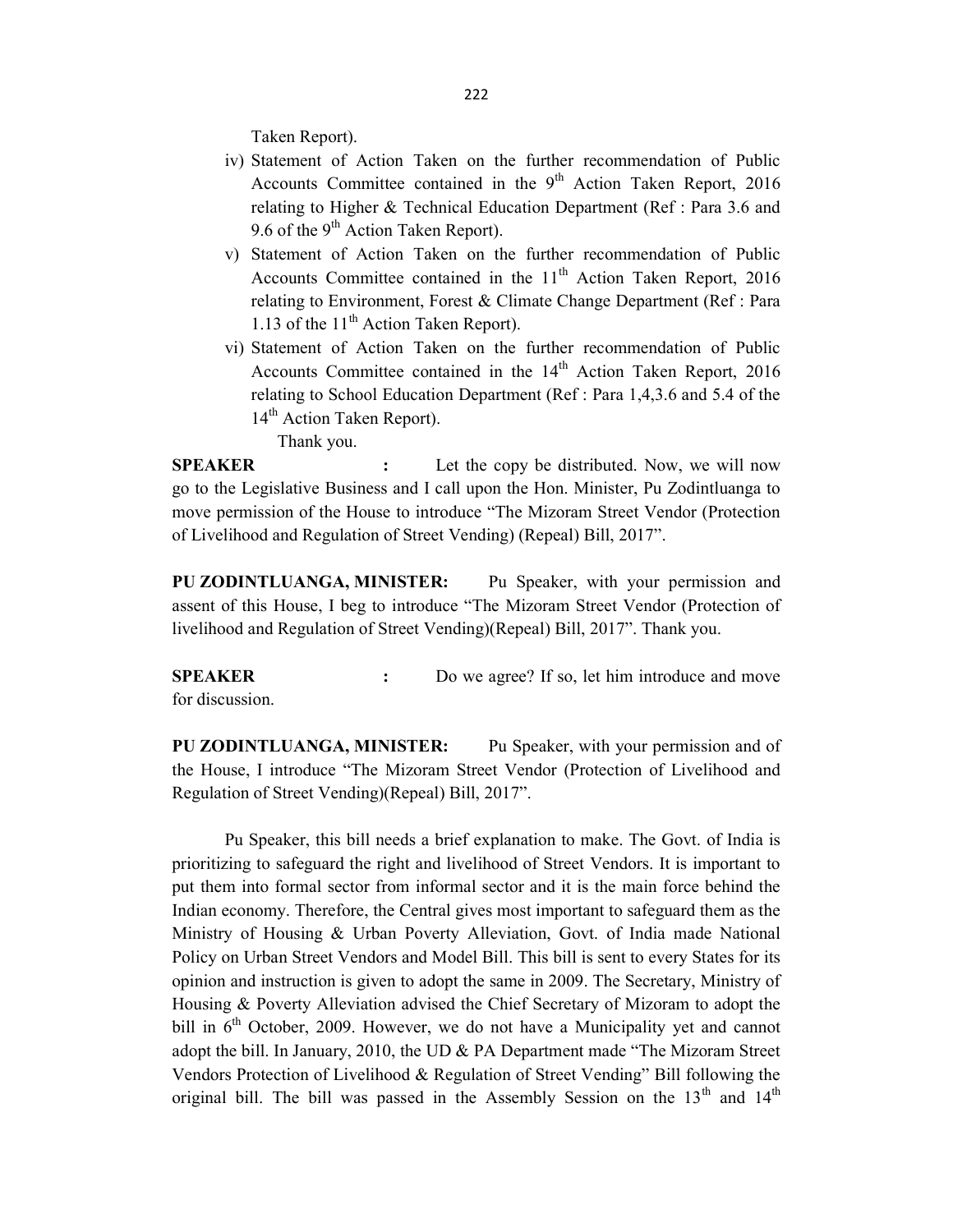December, 2011 and the act was notified by the Government.

After the Government notified the act, we are asked to repeal the bill of Mizoram Street Vendors Protection of Livelihood & Regulation of Street Vending Rules, 2011 and 2015. Therefore, Pu Speaker, this bill is laid on the Table of the House today. Following Central Act, 2014, House of Sub-ordinate Legislation of the Rajya Sabha and Lok Sabha of the Indian Parliament set their eye on it. Following the Supreme Court Order, it was put as a component in National Urban Livelihood Mission. The system of monitoring and reporting was made along with Central Act and therefore is more superior to State Act and that is why we have to make repeal.

If the Assembly passes the repealed Bill, the Govt. of Mizoram will intimate the Ministry of Housing & Poverty Alleviation, Govt. of India. The Street Vendors Protection of Livelihood & Regulation of Street Vending Act, 2014, Act No. 7 of 2014 and its Rules will be implemented and will be made following the Act. Thus, Pu Speaker, I request all the Hon. Members to pass this bill. Thank you.

**SPEAKER** : India, as known to us all is a unitary and federal country and there can be no separate act in the Parliament as well as in the State. Today, we have to repeal accordingly. We will give each member 5 minutes. Who will be first? If there is no one to speaker then I will invite the Minister to beg the House to pass the bill.

PU ZODINTLUANGA, MINISTER: Pu Speaker, as mentioned earlier, the Central Act over-powered us and we have to make Repeal. I invite this august House to pass "The Mizoram Street Vendors (Protection of Livelihood & Regulation of Street Vending) (Repeal) Bill, 2017".

SPEAKER : Now, the Hon. Minister appeals the House to pass the bill. Those who agree may say, 'agree' and those who are not, say, 'not agree'. We all seem to agree. "The Mizoram Street Vendors (Protection of Livelihood & Regulation of Street Vending) (Repeal) Bill, 2017" is pass by the House. PU ZODINTLUANGAM MINISTER: Pu Speaker, thank you.

SPEAKER : Now, we will go to Financial Business. We will take the Demand of the two Hon. Ministers, Pu R. Lalzirliana and Pu P.C. Lalthanliana. Let us invite Pu R. Lalzirliana to submit his Demand Nos. 7, 16, 31, and 38.

PU R. LALZIRLIANA, MINISTER: Pu Speaker, on the recommendation of the Governor of Mizoram and with your permission, I move the Demand Nos. 7, 16, 31, and 38 for ₹ 11,56,33,89,000/- only for meeting expenses during 2017-2018 in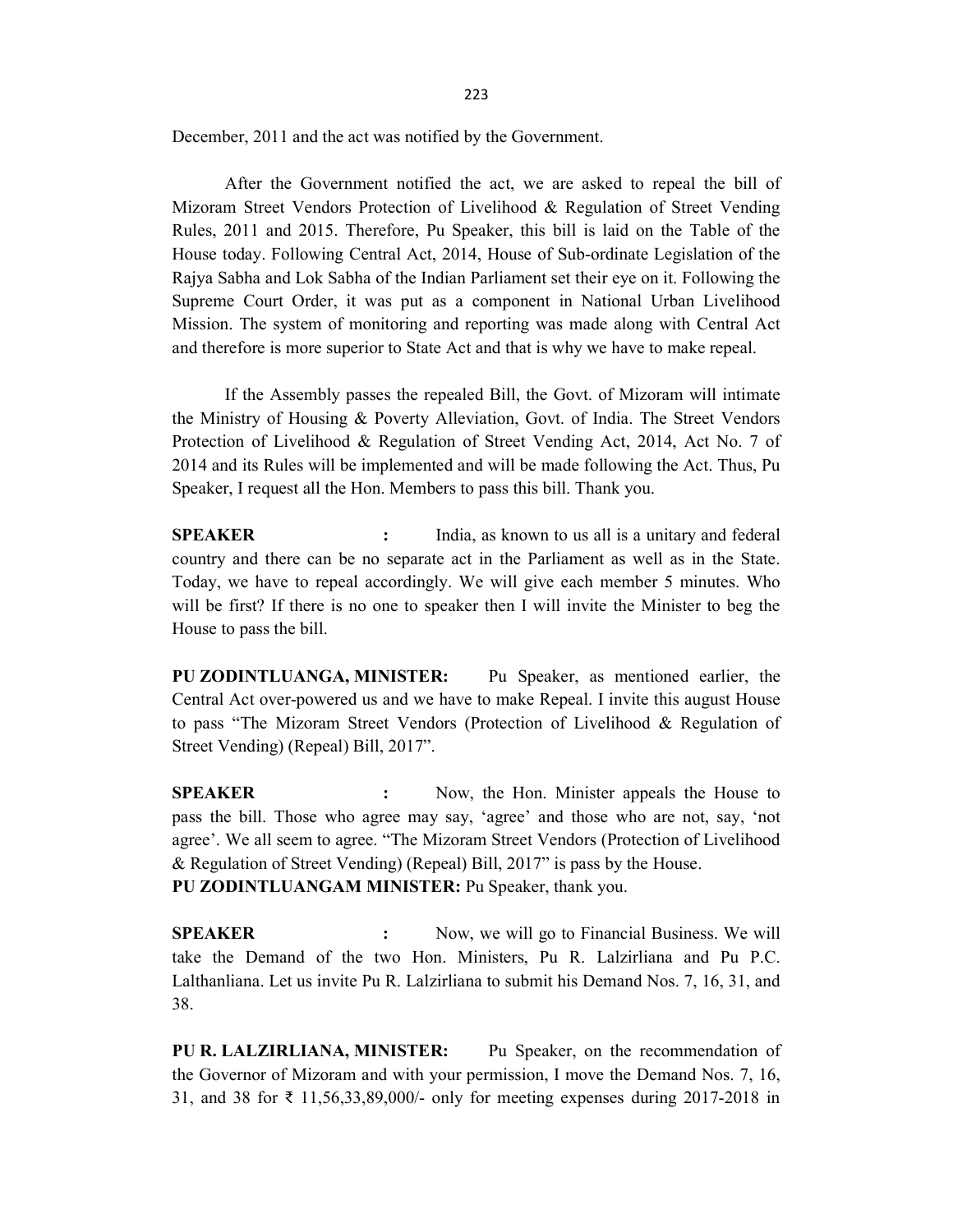| Demand No. | <b>Purpose</b>           |                                  | Amount          |
|------------|--------------------------|----------------------------------|-----------------|
|            | Excise & Narcotics       |                                  | 31,40,01,000    |
| 16         |                          | Home (including Prison & Sainik) | 5,78,30,09,000  |
| 31         | Agriculture              |                                  | 1,82,52,71,000  |
| 38         | <b>Rural Development</b> |                                  | 3,64,11,08,000  |
|            |                          | <b>TOTAL</b>                     | 11,56,33,89,000 |

respect of the following departments –

Thank you.

SPEAKER : Let us invite Pu P.C. Lalthanliana to submit his Demand Nos. 19, 29, and 32 to the House.

PU P. C. LALTHANLIANA, MINISTER : On the recommendation of the Governor of Mizoram and with your permission, Pu Speaker, I move the demand Nos. 19, 29 and 32 for Rs.257,78,29,000/- only for meeting expenses during 2017-2018 in respect of the following departments: -

| <b>Demand No.</b> | <b>Purpose</b>       |              | Amount         |
|-------------------|----------------------|--------------|----------------|
| 19                | Local Administration |              | 57,95,72,000   |
| 29                | Social Welfare       |              | 1,27,27,39,000 |
| 32                | Horticulture         |              | 72,35,18,000   |
|                   |                      | <b>TOTAL</b> | 2,57,78,29,000 |

Thank you, Sir.

SPEAKER : We will discuss the two at the same time in order to save time. Let us call K. Sangthuama.

PU K. SANGTHUAMA : Pu Speaker, first of all, regarding demand No. 7, Excise and Narcotics, as selling alcohol is not prohibit right now there should at least be more people on duty so that there will be order in this case. (Speaker changed) Hon'ble Deputy Speaker we should think more carefully on the case of alcohol as well since the prohibition is lifted therefore we should handle the case with a more serious consideration.

 As we have heard, some people can buy alcohol even without acquiring the permit card; we should therefore be more stringent with the inspection. Young adult consumers between 14 - 20 years of age generally are lack of self-control and thus the duty of every parent to advice their children.

 Moving on to Demand No. 16, it is obviously inappropriate to open a wine shop in the premise of the Police Headquarters and more thoughts should be given in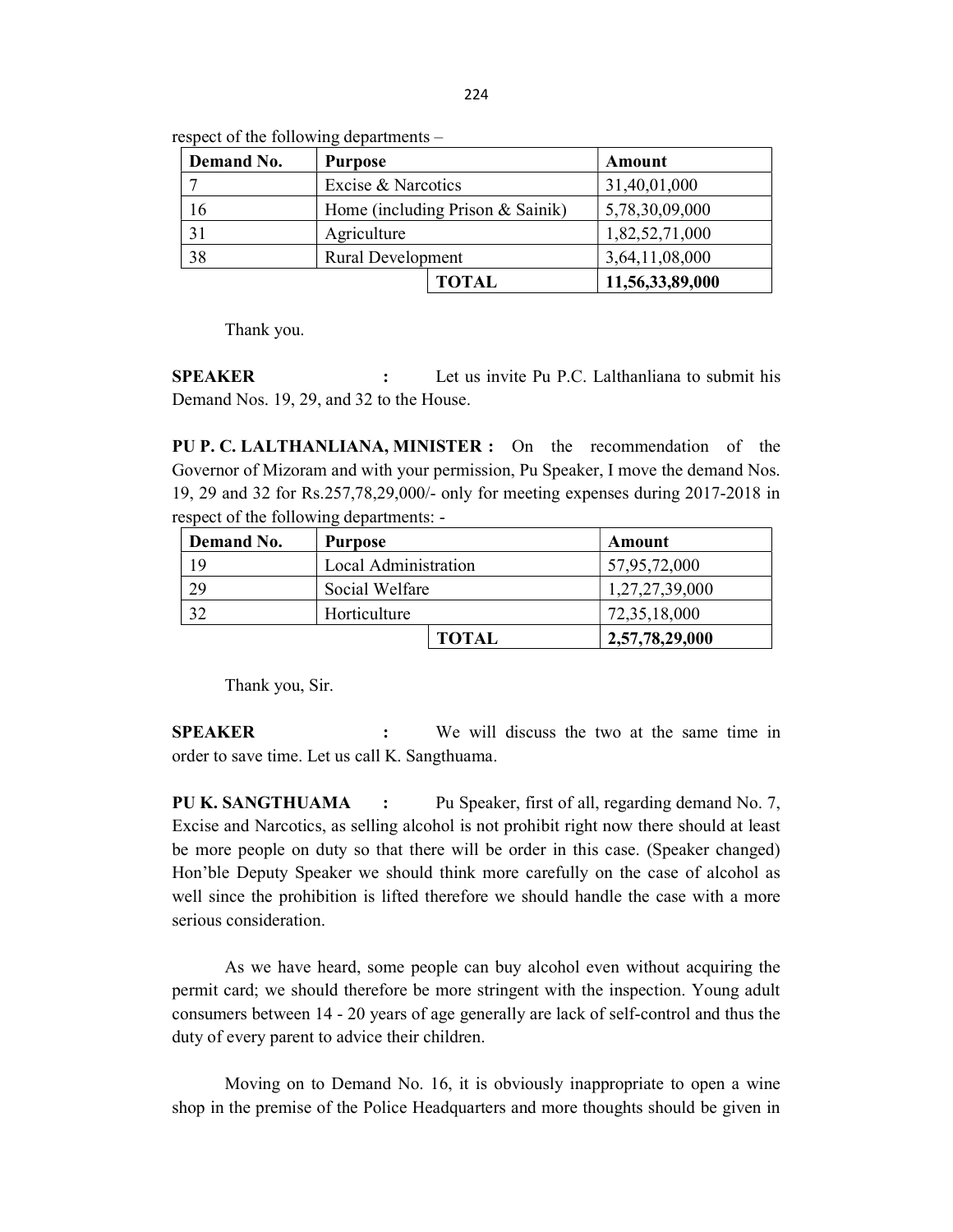this regard.

 Regarding Demand No. 31, Agriculture, the demand of rice as seen in the economic survey is estimated to 1,80,000 metric tons where as our production on the contrary is only 6,02,089 metric tons which is about 34.59%; which means we are in short of 65.41%. We still have to improve need to improve our production. Moreover, measure should be taken so as to have accurate rate of our production.

 Another production we should consider is oil palm; it is desirable to improve the production as it is proved to be a resourceful income.

 From the survey report, our production of rice from jhum cultivation is 39% and 10% from WRC and it indicates a slight improvement. Thus, I request the department concerned to put more efforts in this regard.

 On Demand No. 38, Rural Development, it is difficult to know the performance of the department with the budget provision of Rs.3,64,11,08,000/-. So, let us expect that we should be informed later in this regard. I request the officials to be more accurate in maintenance of the expenditure so that we may be able to learn the performance of the department in the development of rural areas. **(DEPUTY SPEAKER** : Your time is up) Pu Deputy Speaker, It will be done shortly.

Regarding Demand No 19, Local Administration Department, I wonder if there is there a proposal to review the administration of Village Council. Obviously it is time to enhance its power and the amount of remuneration awarded to the members need to be increased.

 On Demand No. 29, I propose to put more budget provisions for the benefit of the disabled. On Demand No. 32, the area covered by projects under is estimately 3,99,350 hectares which has now becomes insufficient. If the area is increased, it will be the concerned farmers to benefit the most in the long run. Thank you.

### **DEPUTY SPEAKER :** Pu P.C. Zoram Sangliana.

PU P.C. ZORAM SANGLIANA: Pu Deputy Speaker, I am glad to have the time to discuss demands of the Hon. Ministers, Pu R. Lalzirliana and Pu P.C. Lalthanliana. To start from the last one, it is very fortunate to have LAD improving the life of rural areas; and as suggested, earlier it is desirable if more efforts are given.

 Coming now to Demand No. 29, Social Welfare Department, it is the department which concerns the welfare of each individual from the stage when we were inside mother's womb to old aged. NGO's like MUP, MHIP, and YMA too are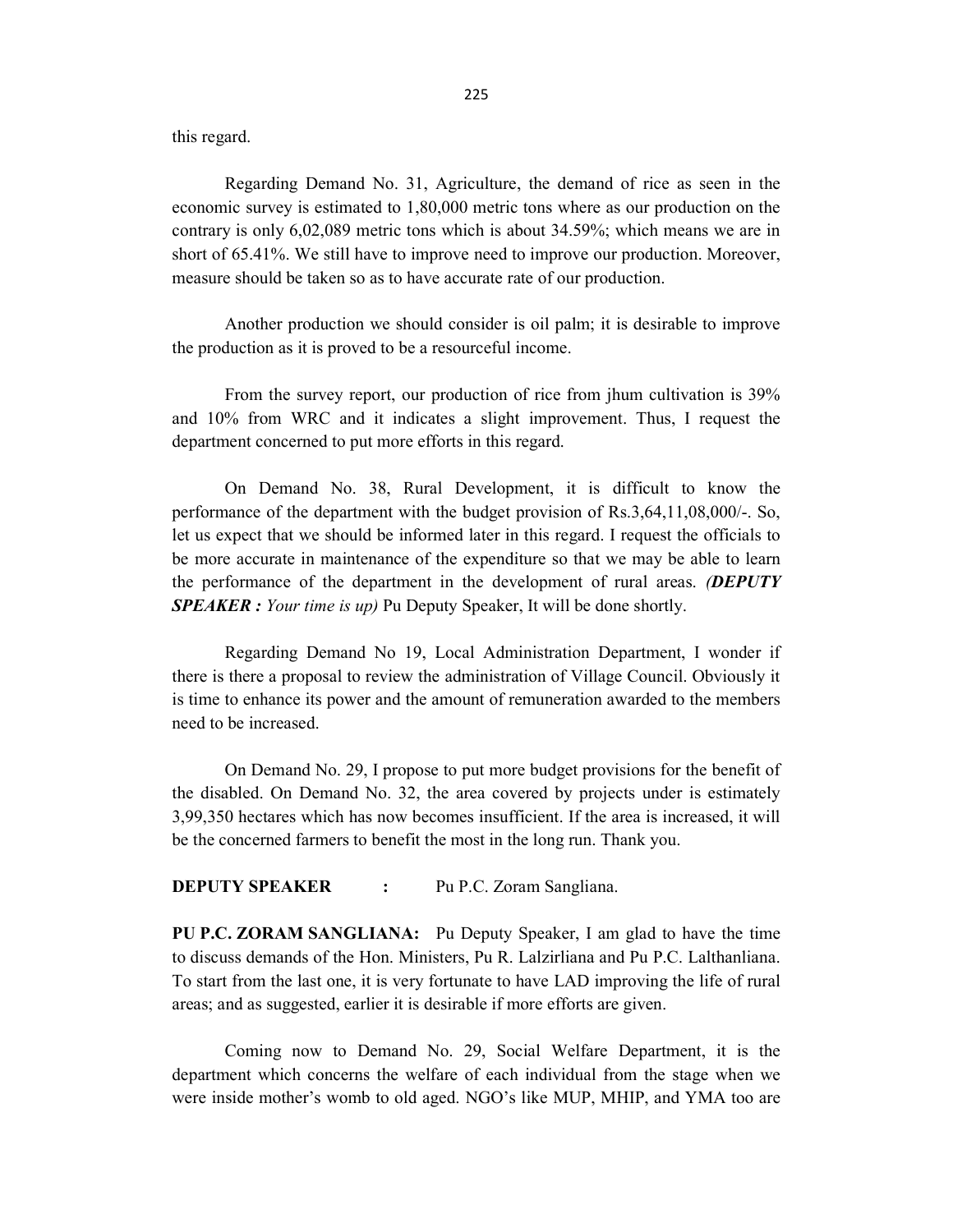functioning with the help of the department; each community in the entire State could not function properly without this department. And, it is through them that MHIP recently got an award from the President of India.

Regarding Horticulture Department, it is great to learn that farmers are now beginning to make profits from their crops and plantations as it has even been marketed outside our state and abroad. Some rare crops in our State like Strawberries and grapes have now been produced in our state with the help of the department. So, I suggest allotment of more budget funds to the department to encourage more productions.

Regarding Demand No. 7, I express my gratitude to the Hon. Home Minister for his tremendous efforts and for achieving a good cooperate on with YMA for the welfare of the people. It is worth mentioning that it is the only department which achieved open discussion with UNO; it is clear that the Government too appreciates the achievement. Thus, it is important that any vacant post in the department is filled in order to strengthen the office work.

On Demand No. 16, Home Department, the problem we are facing nowadays is too many vacant posts. I therefore suggest that any vacant post is filled as soon as possible.

On Demand No. 38, Rural Development Department, I would like to stress the role of BDO for they are more important than MLAs for rural people. Yet, it is important for any BDO to inform the concerned MLA of any development step which may be taken under his concerned block.

 Regarding the Demand of Agriculture Department, it is appreciated that the department largely contributes in increase of our agricultural production thanks to the efforts of the Hon. Minister and official concerns. In this regard, it may be noted by the people that it is our duty to support the concerned Minister and the department in the efforts to improve the production.

In the previous years, the farmers used to sell their productions outside Mizoram; but as of now, many are beginning to learn how to store their crops for local marketing. In this regard, I suggest the government bought the production and store it for future consumption. Regarding oil palm, it is remarkable that only two districts such as Mamit and Kolasib could produce nearly 70 millions. This is worth mentioning.

Another achievement which is worth-mentioning is provision of tractor and other tools for hire to the farmers. It is also witnessed improvement in infrastructure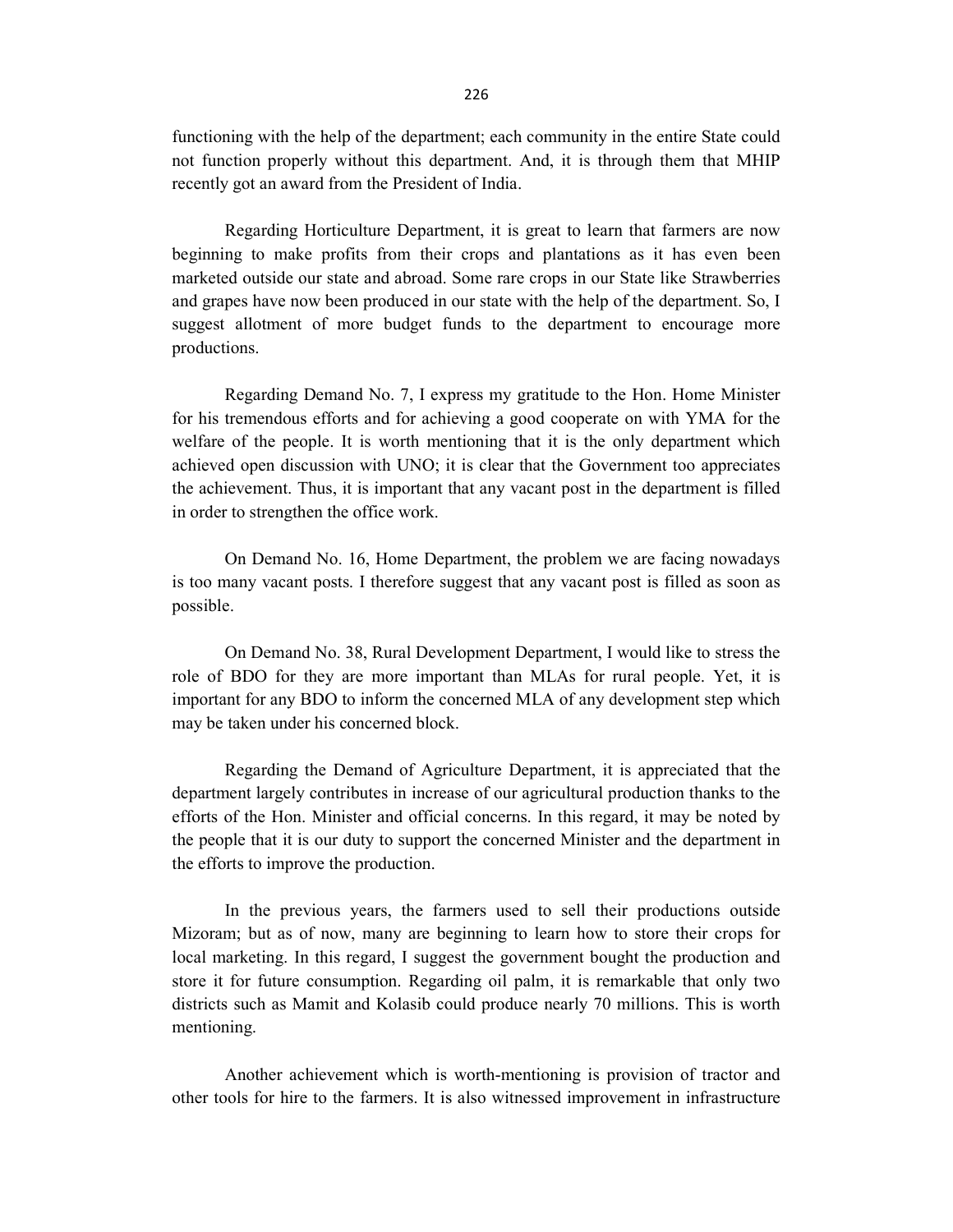and technology in this department that we have never heard or seen before. All these achievements truly deserve mentioning in the House.

While such is the case, there are farmers who are having problem with vehicle for transportation of their cash crops. It will be much appreciated if provision is made for purchase of vehicle especially for remote areas.

To conclude my speech, I earnestly request concerned Minister to consider filling of the vacant posts of Field Officer as soon as possible. I support the Demands of the two Hon. Ministers to be passed in the House. Thank you.

**DEPUTY SPEAKER** : Let us invite Dr. K. Beichhua.

Dr. K. BEICHHUA : Pu Deputy Speaker, thank you. Let me start with Demand No. 7, Excise & Narcotics.

 In this advanced world, one of the most serious problems we have faced is alcohol and drugs abuse in which our state rank  $2<sup>nd</sup>$  in India and top position in most HIV/AIDS patients. Therefore, it is very crucial to have the concerned departments take more efforts on such problems.

On Demand No. 16, there are numbers of post which remains unfilled for a very long time though we have enough budget provisions to do so. Our police officers are good enough to make a name for the State and if we give enough support.

 In the mean time, I express my gratitude for the proposal for reconstruction of Siaha Police Station. While this is the case, the police staff quarters at Siaha are in desperately needs of repairing where as the jail building is so poor to safely hold the inmates. I request that the Hon. Minister to keep in mind of these problems.

On Demand No. 31, more than 60% of the people of Mizoram depend on agriculture and we are all aware of the fact that we still could not meet our own demands for food production. It is therefore essential to have a scheme to meet at least our own needs. To start with, it is important for the department concern to organize awareness campaign so that concerned farmers have in mind our need to achieve self sufficiency.

On Demand No. 38, it is the objective of Rural Development Department to improve our socio-economic status by alleviating the condition of families under BPL. The department is taking measure to improve the situation by means of MNGREGA, SGSY, IWDP, IAY and BADP. One problem in the process is regarding 100 days employment which has now been reduced to 21 days; I request concerned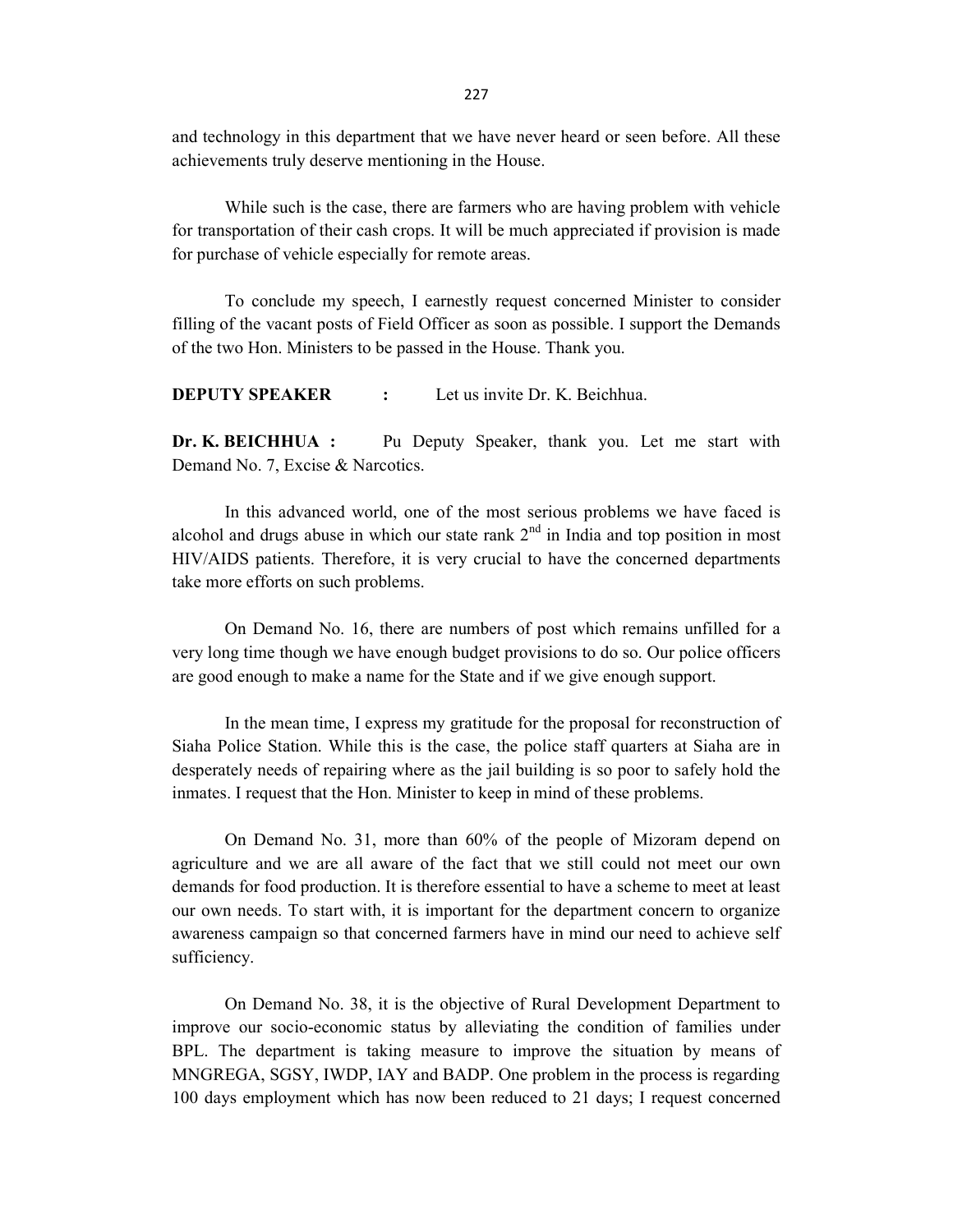Minister to clarify the case. I opine the process of work should be expedited and its monitoring needs improvement.

On Demand No. 19, Local Administrative Department, I opine everyone needs recreational activity; and to achieve this, it is necessary to set up recreational spot at every convenient place by laying a clear rules and regulations.

 On Demand No. 29, Social Welfare department, it is the duty of the department to support those in need. Thus, I request the department to provide better quality item particularly to disabled and aged. It may also be noted by the concerned department to handle any item being received for health promotion with care.

 Regarding Demand No. 32, Horticulture department, , there is a good prospect under this department for improvement of our economy and the economic survey report too indicates achievement of the department so far is good enough. But comparing to the report of the subject committee, it is confusing. It is therefore necessary to put more efforts on the monitoring and evaluation which may be held on regular basis. Thank you, the Hon. Deputy Speaker.

DEPUTY SPEAKER : Vanlalawmpuii Chawngthu.

PI VANLALAWMPUII CHAWNGTHU: Pu Deputy Speaker, to start with Demand No. 7, there should be proper control of supply of alcohol.

 On Demand No. 16, we are now having Sainik School thanks to the efforts of Home Department; I consider this is a remarkable achievement. I would also like to express my gratitude to the Govt. for promoting the status of women. At the same time, I urge recruitment of more female in police services.

 Regarding Bru and the demands they have made, it is amazing that our Police forces calms the situation without dealing with their demands. This is clearly due to our expedient officials.

On Demand No. 31, it seems that we are not fully aware of the importance of link road though it is essential for our farmers and workers. As suggested earlier, I also opine it is important for the government to make tractor and other useful tools accessible to the farmers.

 On Demand No. 38, Rural Development, the work done by the department is good in general. In particular, the performance in the construction of various school buildings and town halls is worth-mentioning etc.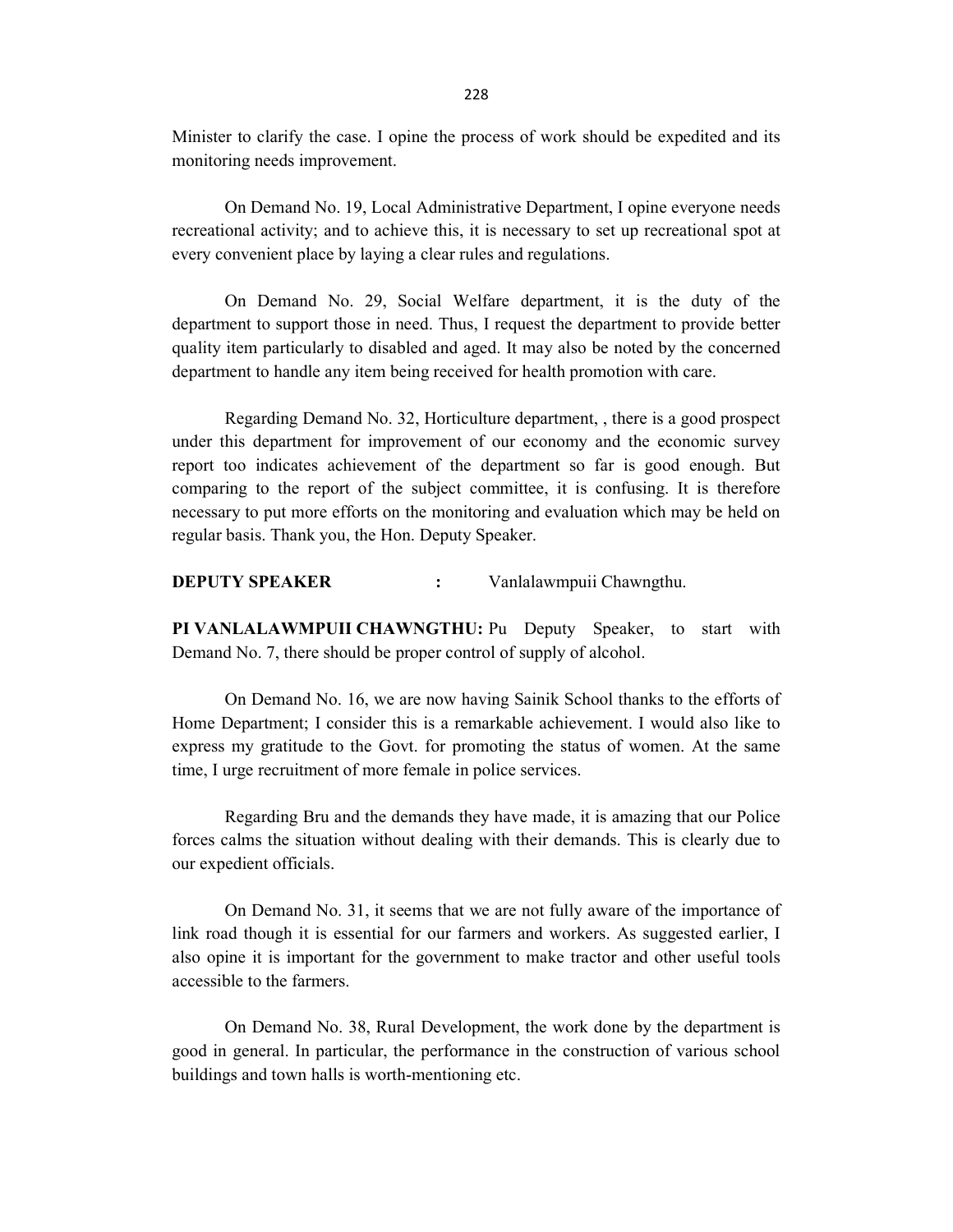Moving on to Demand No. 29, Social Welfare Deptt., since Women Commission is under this department, its improvement had often been proposed but in vain. I would like to request the Hon. Minister to keep this in mind. Prior to other things, the office building has now becoming old and a new one is much needed. I also opine fund provision to the disabled is less sufficient. I also urge regular supply of foodstuffs to various Homes such as Old Age Home, Handicapped Training Centre, Residential Institute & Training Centre and Protective Home. I also request the Hon. Minister to consider increase of budget provision to Women Welfare for it is less sufficient to work effectively. I have heard that there is a proposal for setting up Women & Child Department separately. It will be appreciated if the Hon. Minister informed the House what step has been taken so far in this regard.

On Demand No. 32, I express my gratitude to the concerned Minister for his concern to the people especially of my region as the department plays an important role for development of rural people. Thus, Hon. Deputy Speaker, I support the Demands of the two Hon. Ministers. Thank you.

**DEPUTY SPEAKER** : Only 5 minutes left. Let us hear from Pu Nihar Kanti.

\PU NIHAR KANTI CHAKMA: Pu Deputy Speaker, thank you. I appreciate that these two Hon. Minister works very strong with the departments under their concerned respectively. I am grateful to both of them.

 Regarding Demand No. 38, Rural Development Deptt., like its name, it concern for development of rural areas and its people. Yet, the problem we are facing in my constituency is lack of RD Block. With your permission, Sir, let me read it out why we need one.

 "The people living in the side of the river are economically, mentally and physically backward. In order to keep them parallel with the mainstream, certain radical changes have to be introduced and one of the most important missions in uplifting the economic condition of the people in this area would be creation of additional RD Block, with Tlabung as the headquarter. This may help to minimize difficulty faced by the public towards transportation cost in foods and lodging with considerable time consuming vice versa, optimize the government activities in various govt. scheme and private sectors. Therefore, it would be highly appreciated if new RD Block is created at Tlabung in order to improve the living standard of the entire region".

 The reason that I am reading this is to inform the House that most of the labourers have to spend larger portion of their wages for conveyance from Tlabung to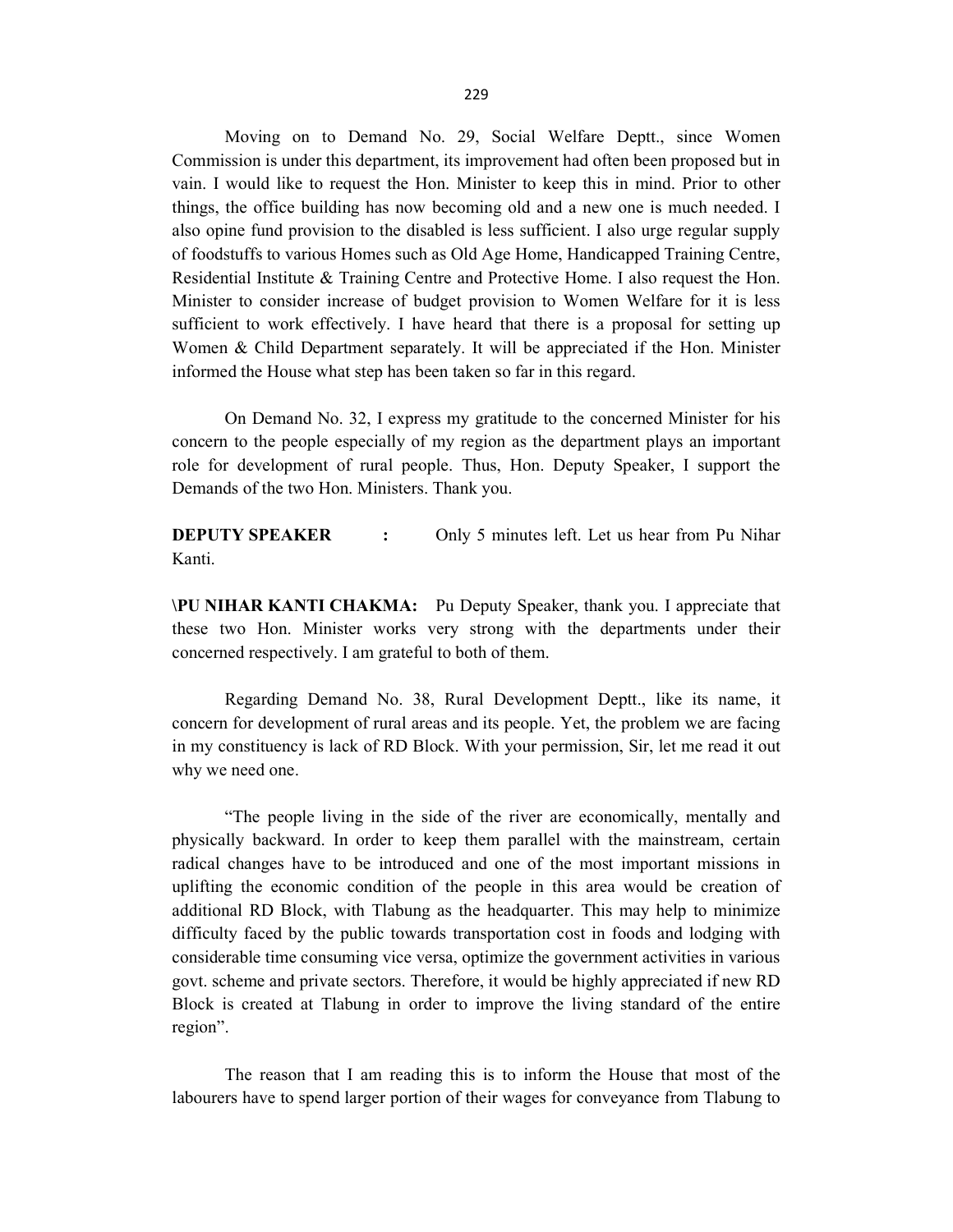headquarter and vice versa. Our need of RD Block is thus intensive. It would be much appreciated if the Hon. Minister keeps this in mind.

 Regarding Home Department, construction of Police staff quarter is completed recently and I would like to request the concerned Minister to witness the inaugural function as Chief Guest.

Regarding Demand No. 31 Agriculture, it is appreciated that the department is working very hard especially in my constituency. I therefore suggest another custom hiring Centre is set up in this area.

 Coming to the Demand of Social Welfare Department, Article 271 underlines various benefits for tribal communities. Accordingly, Model Residential School has been set up in various places within our state. I therefore request concerned authority to consider the same in my constituency to improve our education. At the same time, I request concerned Minister to give more attention to the maintenance of public toilet being set up various places as some remains unattended which may bring health problem for the surroundings.

 Last but not the least, Pu Dy. Speaker, I urge concerned Minister to consider a separate Village Council for my area as we often have some sorts of disagreement with the neighboring communities. Thank you.

**DEPUTY SPEAKER** : We will now a recess and discussion will be continued at 2 p.m.

#### 2:00 PM

SPEAKER : So far, 5 members have participated in the afternoon's discussion. Now, let us hear from Er. Lalrinawma.

Er. LALRINAWMA : Thank you, Pu Speaker. I first of all would like to mention regarding Demand No. 31, Agriculture. I think it is necessary for the Agriculture Deptt. to have experts on soil classification in dealing with evaluation of any construction of agricultural link road. Pu Speaker, we have often encounter problem due to refusal of the assigned contractors to continue with the work allotted to them for unexpected condition of soils. In PWD, there is appropriate classification of soils which enable the official to evaluate any contract work prior to starting the work.

 On Demand No. 16, it is heard that some police officers are in the habit of exploiting some police personnel for their private works. This is of a serious case and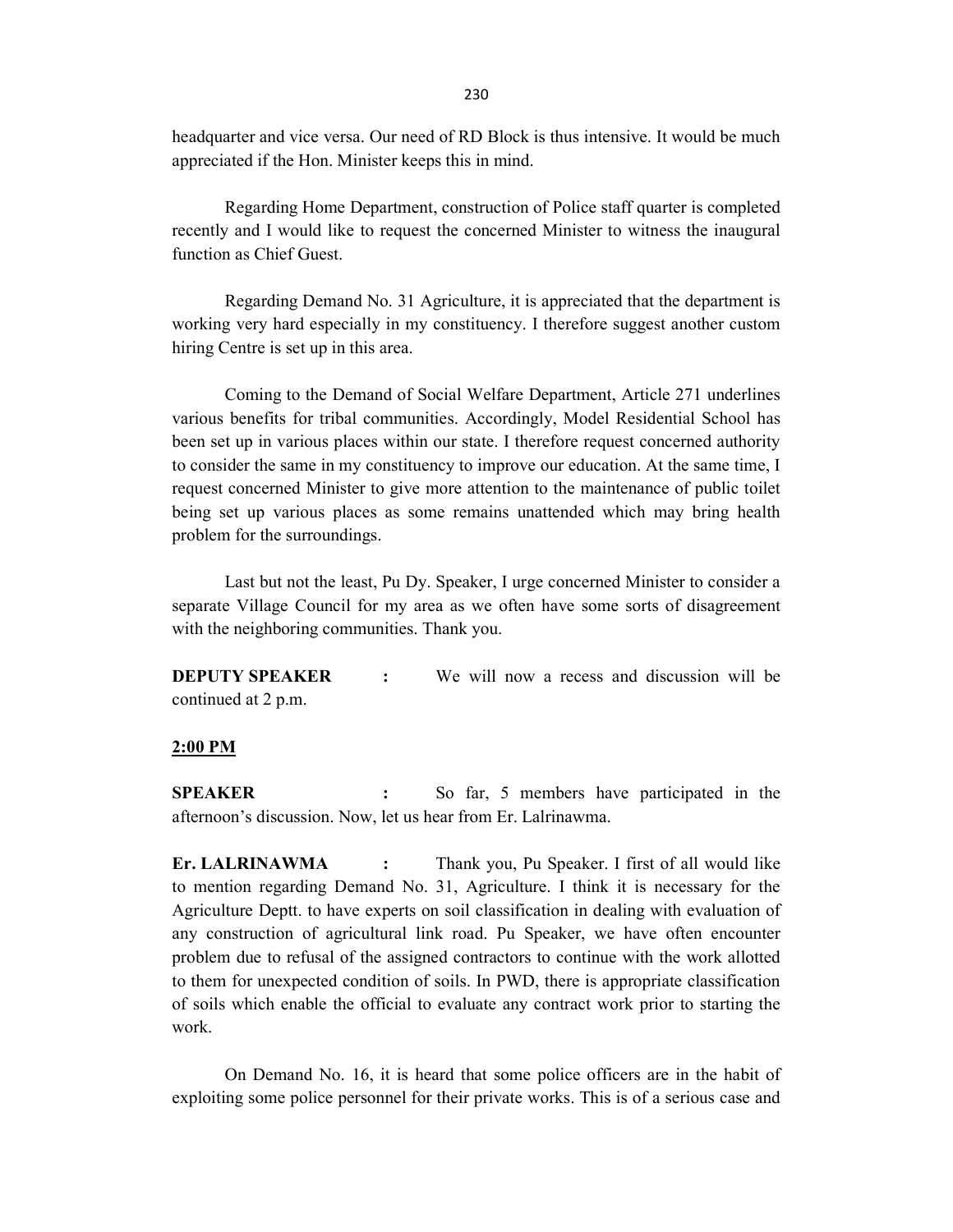I urge concerned Minister to look into this matter so that it is stopped once and for all. On Demand No. 38, Rural Development, it is regretted to learn that we have a controversial election for Gram Sabha under IAY allegedly due failure to maintain appropriate list of order. I urge the concerned Minister to consider the case so that such election is done with free and fair in the future.

 Regarding Excise & Narcotics, it is utmost necessary for us to maintain strict rules and regulations on supply and consumption of alcohol. We have made a revenue of 53 crore from Excise duty during 2016-2017. As per the record, there are 70,000 permits being issued and so is controversial to think that such permit holders made a contribution of more than 50 crore. I urge concerned Minister to keep more severe in enforcing laws.

 Regarding the Department of Local Administration, we all are having a copy of OM received from the Finance Commission regarding report of the Mizoram Finance Commission. There is inconsistency with numbers of population given here; this should be given as per baseline survey but is conflicted with the census 2011; I therefore urge the concerned Minister to re-examine the case carefully so as to avoid any complaint when financial sanction is made.

SPEAKER : Your time is over.

Er. LALRINAWMA : Pu Speaker, kindly spare me few minutes. I express my gratitude towards Social Welfare Department for conducting Disability Camp at Chhingchhip and for providing disability certificates to enable the concerned person availing more opportunity. I suggest that appointments may be so that they are visited by the doctors in their respective home on regular basis.

I thank the concerned Minister for Horticulture for constructing link roads at Baktawng which is widely benefitted specially by rural people. Regarding ginger marketing, I request that the rate should be informed to the farmers as soon as possible as they are so anxious to dispose off their production. Regarding the meeting on ginger marketing which has been concluded recently, it is obvious that the Karimganj side are quite interest to have a direct trade with Mizoram. So, I suggest we should give more attention in this regard.

SPEAKER : Pu R.L Pianmawia

PU R.L PIANMAWIA : Thank you Pu Speaker. Let me start with Demand No.7, Excise & Narcotics. I thank the concerned Minister for his plans to improve the department and, at the same time, i suggest more staffs are be recruited for more efficiency in the official dealing in every district.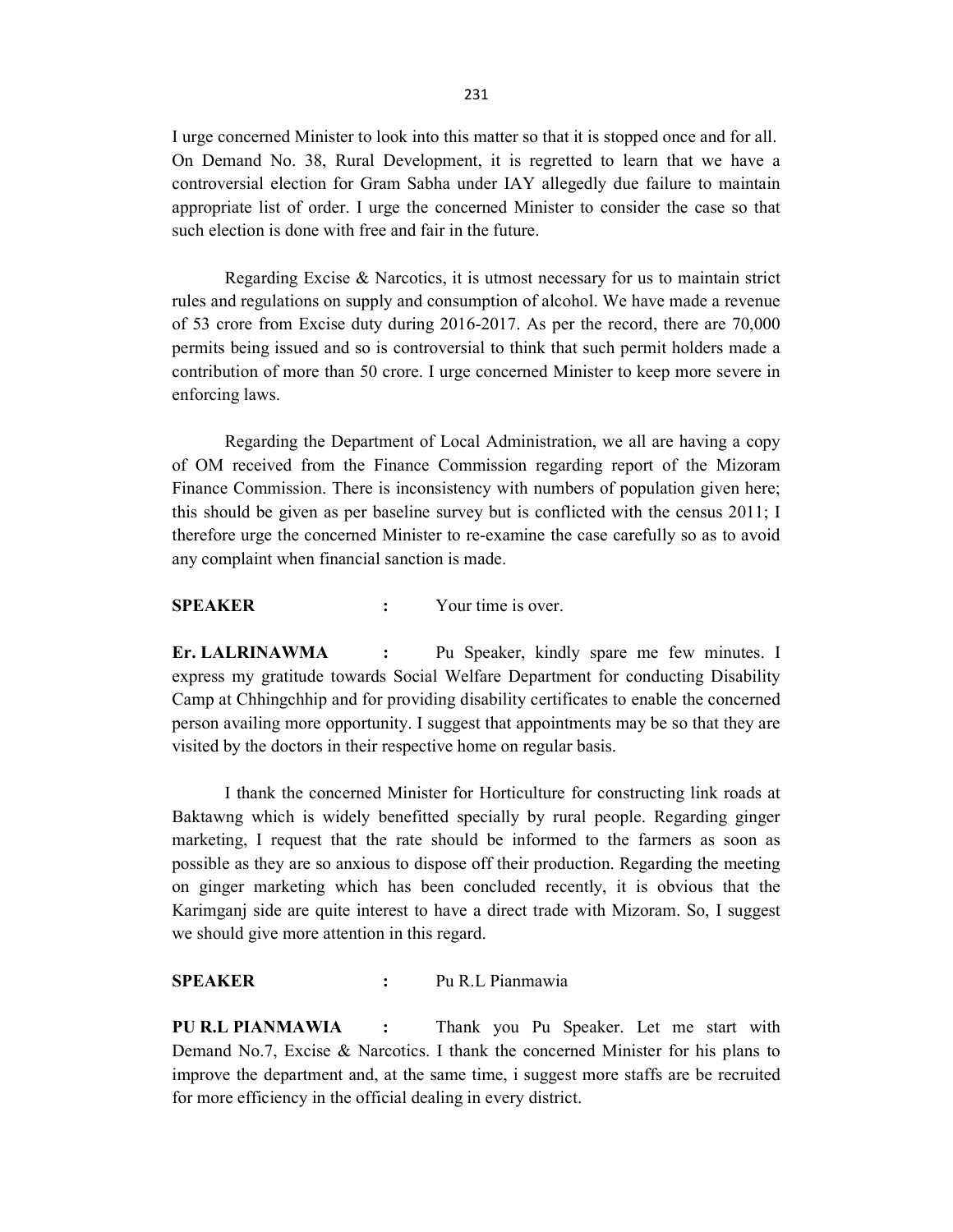Demand No.6, Home Department, I express my appreciation to the department for constructing police staff quarters within my constituency. At the same time, I request new vehicles be provided since most of our vehicles are with registration C. Thus, our need for new vehicle is intensive. Under Agriculture, we are grateful that godowns and link roads are constructed and at the same time, I request to expedite the work on link road. If possible, I request that sugarcane crushing machine be provided to sugarcane farmers under NEDP.

 In Rural Development, Demand No. 38, funds provision for renovation of Kepran Community Hall and a building for project Staff have been diverted. So, i insist on to the concerned authority to give back the fund so that return so that it is utilized as purposed. I also request that connecting roads such as Zokhawthiang, North Khawdungsei, Sunhluchhip, Chhanchhuahna Khawpui and upper Sakawrdai are black-topped or else it may at least be improved with concrete cement. I also request to complete the remaining work of construction of Community Hall under School Education.

 On Demand No.19, LAD, EWS is much benefitted in my constituency and construction of Anganwadi building also is in progress; yet, I request to expedite the work. Pu Speaker, our Village Councils despite their relentless contribution to the welfare of our community are no longer received any fund since the  $13<sup>th</sup>$  Finance Commission. I opine we should determine alternative to enable them continues their services. As it is reiterated, I once again suggest that we make initiatives for construction of V/C Houses.

 Regarding Social welfare Department, Demand No.29, is there any fund provisions for purchase of wheelchairs and hearing aid to the physically challenged people again? I thank the Health Department for posting of Health Workers at Lungsum, Damdiai, North Khawdungsei and Upper Sakawrdai.

On Demand No. 32, Horticulture Department, I request that link roads may also be constructed in my constituency for our need is intensive. Thank you Pu Speaker.

### SPEAKER : Pu T.T. Zothansanga.

PU T.T. ZOTHANSANGA: Thank you Pu Speaker. Let me start with Demand No. 3, Agriculture Department.

 I request that rice mill and power tiller is provided for Champhai since the rate of our harvest is high in this area. It is appreciated that link roads are constructed in my area as well but I opine fund provision for it maintenance should also be made. I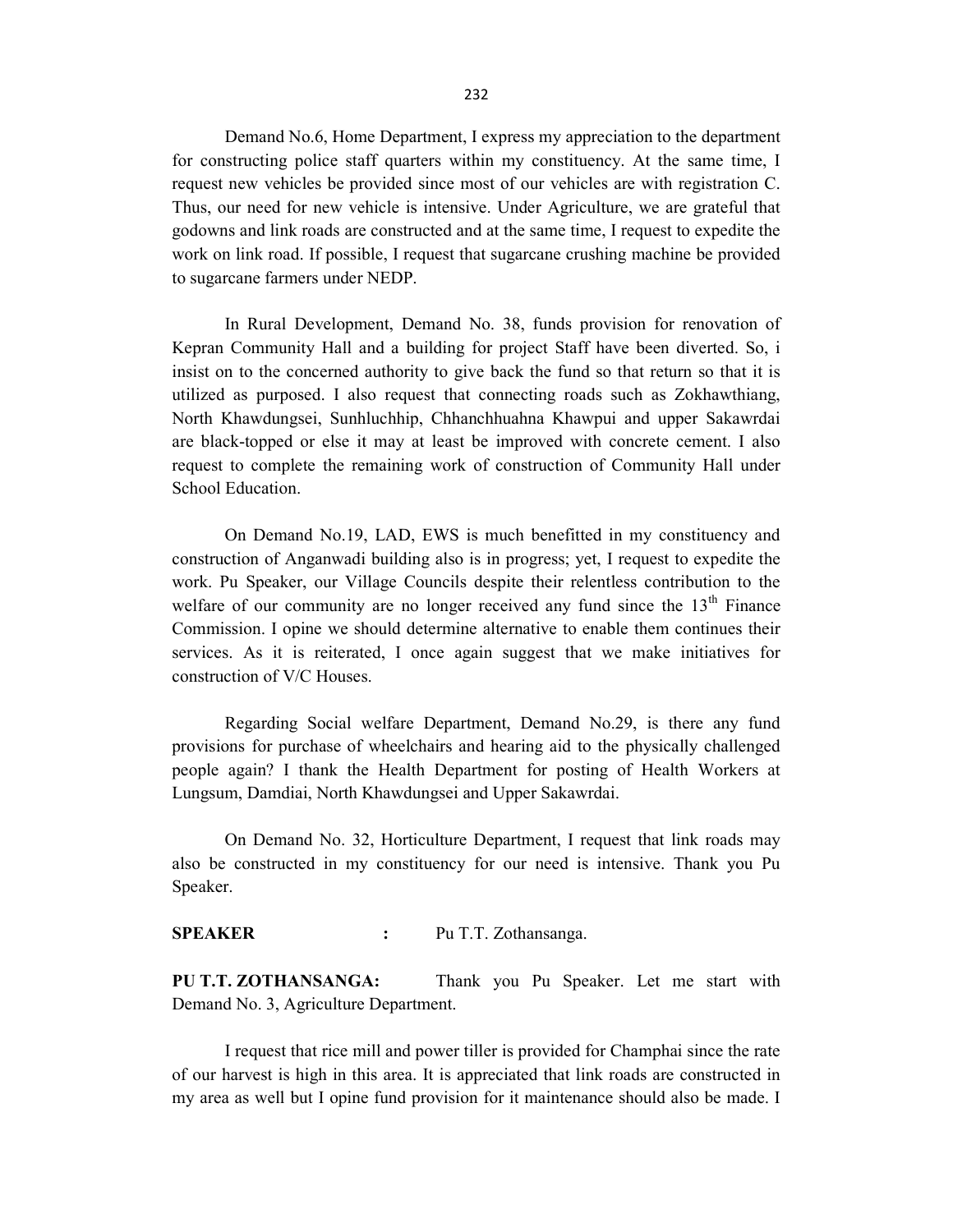think it is wise for each concerned MLA to know the details of work progress in our respective constituency.

 Demand No. 38, I request that my constituency which is now under BDO Ngopa be transferred to BDO Champhai for it is more convenient for the residents to approach Champhai BDO office in dealing with PMSGY and other official matters. Demand No. 7, Excise  $\&$  Narcotics. It is great that there is a good cooperation between the Minister and NGOs. It is learned that the Minister has fund provision of 30 lakhs for further issue to Central YMA for fighting against drugs out of which some are stated as already being issued as some remains. The hon. Minister may later clarify in his wound up speech.

 Demand No. 16, Home Department. A vast area of land at Champhai Zote is donated for the site of Jail and we are anxiously waiting for the government to construct a new building not because we are having excessive numbers of prisoners but to alleviate the congested cells. At the same time, most of the Police Department buildings need renovation and priority thus may be given in this regard. Considering the location, strengthening of manpower and equipments also are the immediate needs and priority may be given in this regard as well.

 Demand No. 32, Horticulture Department. It is gratifying to know the plan for construction of link roads. Since the majority in my constituency is of farmers, any assistance which may be provided from the department such as supply of equipments on subsidized rate may also be made available to my constituency.

Pu Speaker, on Demand No.19 LAD, as stated by other members as well, fund provision has not been made for Village Councils and I thus suggest that opportunity may be given for construction of Community Halls, Toilets, etc. It is learned that there is a plan to construct DLAO office Champhai; it will be much appreciated if information is given on the progress. Under Social Welfare Department, we are grateful that District level office is constructed; and, if possible, I request that other benefits may also be made available such as supply of sipaulin, hearing aid etc which are done through NEDP.

A few more points on Agriculture, Demand No.31, initiative has been at Laili valley from which we hope to generate a successful agricultural production. I request that more attentions are given in this regard. With that, I will conclude by giving my support to pass these Demands. Thank you.

| 91 LAIVEIV        |                  | DI. Ivgurumgnana.                               |
|-------------------|------------------|-------------------------------------------------|
| Dr. NGURDINGLIANA | $\sim$ 100 $\pm$ | Thank you, Pu Speaker. I will start with Excise |

SPEAKER : Dr. Ngurdingliana.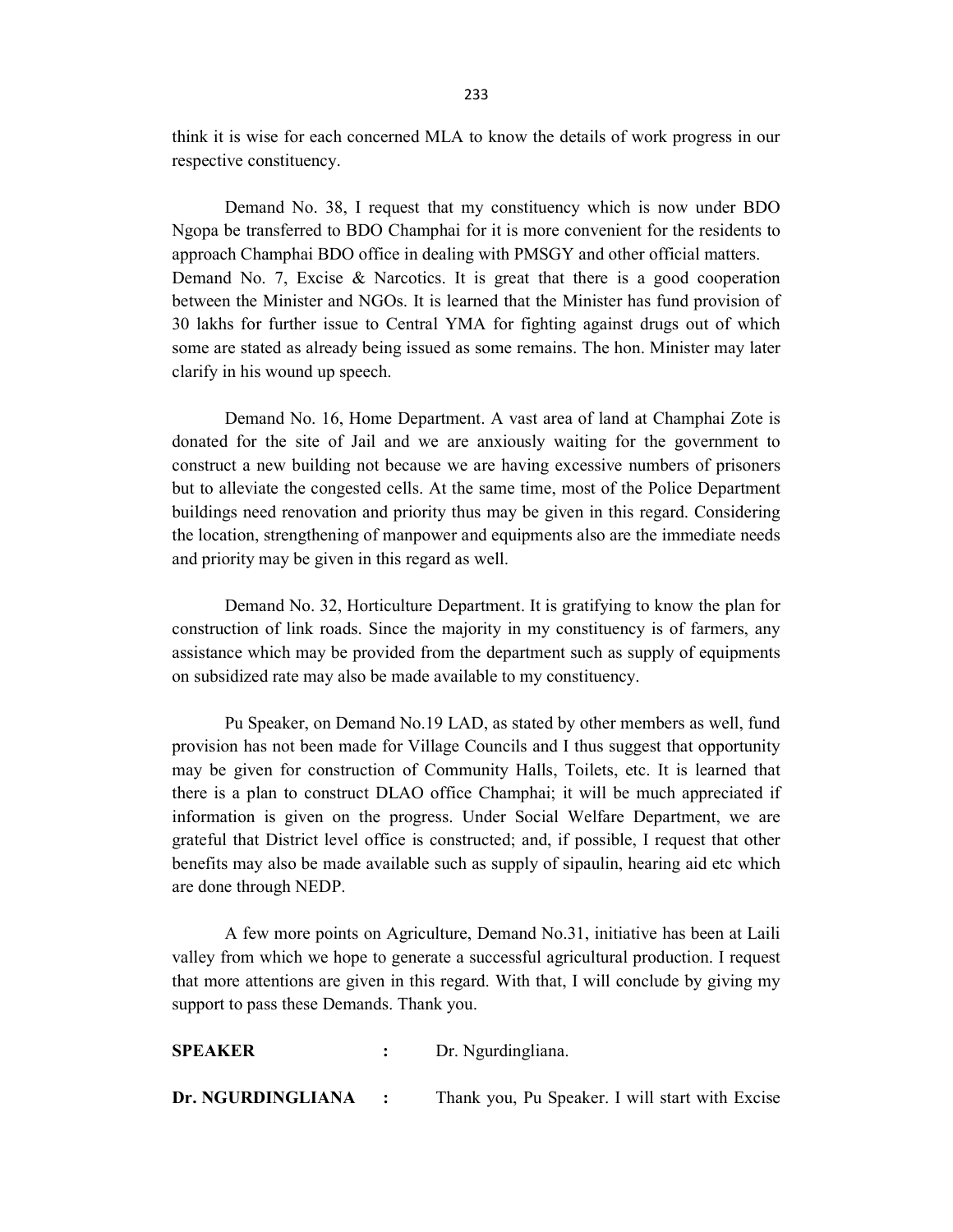Department which I believe is in need of more staff for more efficiency in their services; and at the same time, I am happy to know that TA/DA has also been increased for Home Department. I express my gratitude to the Hon. Minister for various opportunities provided for the inmates of prison like distance learning through IGNOU, weaving industries, tailoring, Agarbati making and many others for skill developments. Apart from this, construction is female prison is under construction and I hope all these initiatives are also implemented in all the District jails as well.

On Agriculture Department, we are grateful for the construction of link roads and funds provisions for repairing land slip as it has been utilized for the best purpose. I request the hon. Minister to clarify the Mission Organic Value and Chain Development for North East project.

Under Rural Development, we are fortunate to have the officers under this department who all are efficient in dealing with schemes such as PMAY, Rural Housing Schemes, BADP and IWMP which are implemented in our State.

Demand No. 19, LAD. Considering initiatives under this department, I suggest that allocation of funds provisions should for more progresses. Regarding Social Welfare Department, the department is certainly a blessing to many physically challenged people and infants but the benefit like distribution of hearing aids, wheelchairs etc should be considered. I believe it is not done basically due to the limitation of funds. So, in order to keep up with the social works which have been a blessing to many, I suggest funds for this department should also be increased.

Under Horticulture Department, Demand No. 32, there is a plan to take up plantation of bird-eye chili in my constituency as pilot project No.1. Thus, I request the co-operation of Horticulture Department so that we may achieve in the project. I will conclude by saying that I support passing of the Demands. Thank you.

SPEAKER : Pu John Siamkunga.

PU JOHN SIAMKUNGA : Thank you Pu Speaker. First, on Agriculture which has made a great deal of progress especially after the implementation of NLUP and I suggest we should concentrate on production of vegetables and fruits.

 On Demand No. 38, Rural Development, most of the rural people depends on various schemes implemented under RD. So far, there are 1,89,372 Nos. job card holders. While this is the case, it is regretted to learn that allotment of day under 100 days labor scheme decreases every year though it is the only income source for rural people. Apart from this, no fund provision has been provided to Village Councils for maintenance of their concerned villages. It is therefore important for the government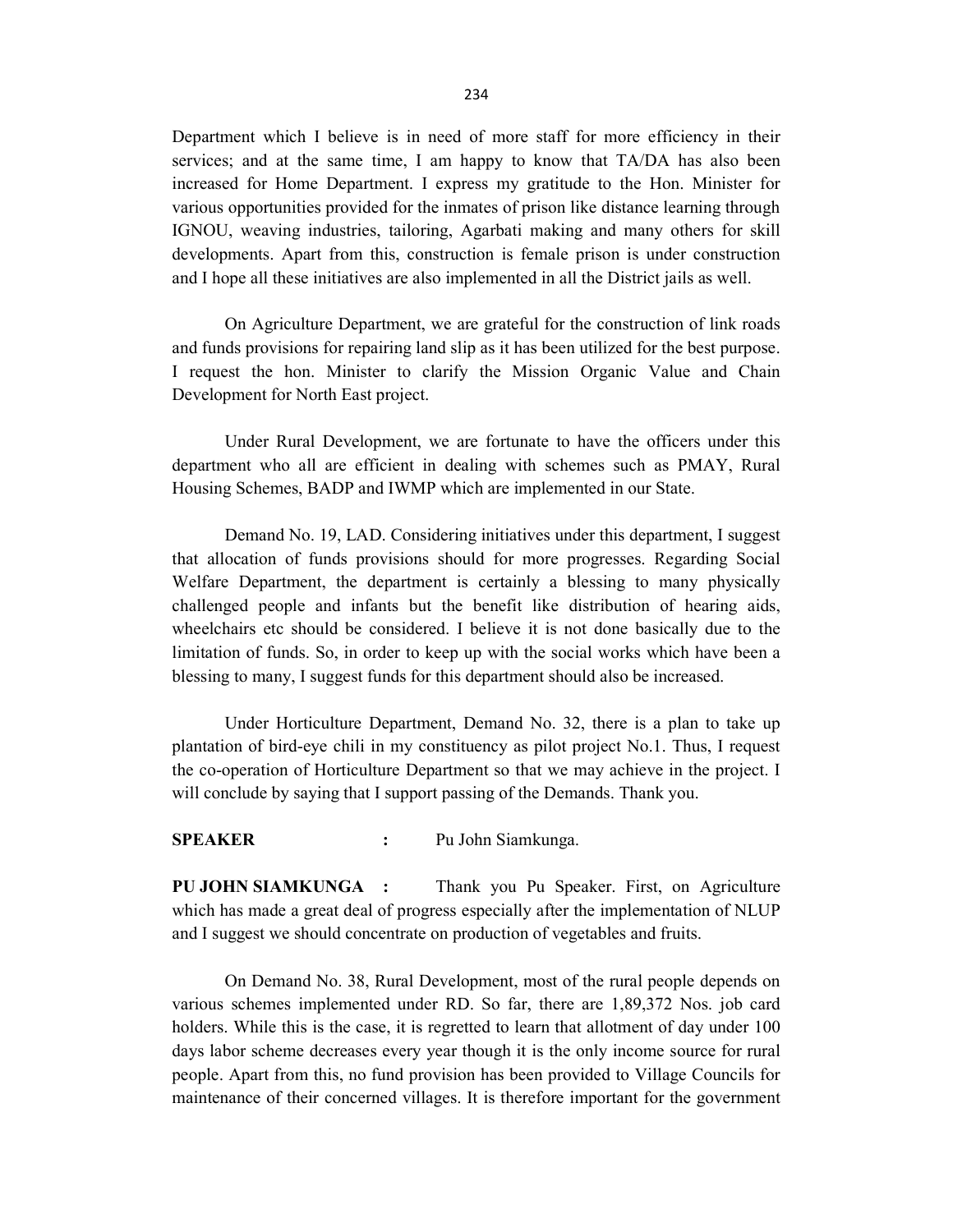235

to consider these two cases which concern the welfare of rural people.

Pu Speaker, there are Rest House without caretaker which may be provided immediately. I thank the hon. Minister for Home Deptt. for a check gate at Thingsai which reduces stolen goods such as bike, cylinders etc.

The people of Chhingchhip are deserving praise for donating a vast area of land for Sainik School without expecting any kind of compensation in return. I thank the Home Department for a new Jail at Hnahthial.

SPEAKER : I ask permission of the House for leave of absence to attend the arriving dead body of a young student from my constituency who met with an accident in New Delhi. Discussion may be continued under the guidance of the Dy. Speaker. (Dy. Speaker is in the Chair.)

PU JOHN SIAMKUNGA : Pu Dy. Speaker, let me continue my speech with Demand No. 32, Horticulture. As soon as the implementation of NLUP, our harvest increases on items such as Aloe Vera – 90 quintals, Grapes – 22,550 quintals, Pineapples – 32,870 quintals. Regarding processing juice of passion fruit, I suggest we change the method so as to extend the market beyond the borders.

On Demand No 19, it is regretted that fund provision had not been made to Village Councils since the  $14<sup>th</sup>$  Finance Commission despite its active role as the main agency for local developments. Thus, there should be some alternatives. I also suggest more staff in addition to a single JE being placed at Mamit District for more efficiency in works. Thus, I suggest provision of more staff for more efficiency.

 On Demand No. 29, Social Welfare Department, Crèche Centre has been played a very productive role especially in rural areas. So, I request more of such centre be set up in other areas. There has been an immense improvement since the recruitment of literate teachers for Anganwadi and is much appreciative. Thank you.

DEPUTY SPEAKER : Pu Lalthanliana.

PU LALTHANLIANA : Thank you, Pu Deputy Speaker. I will first stress on Demand No. 7.

With continuation of MLPC Act, I suggest Excise force should be manned with more staffs and equipments. Under Home Department, as mentioned before, a treaty with HPC 'D' is being achieved and I thank the hon. Minister for his wise initiatives on this issue.

The Governor's Speech has underlines large amount of drugs and gold as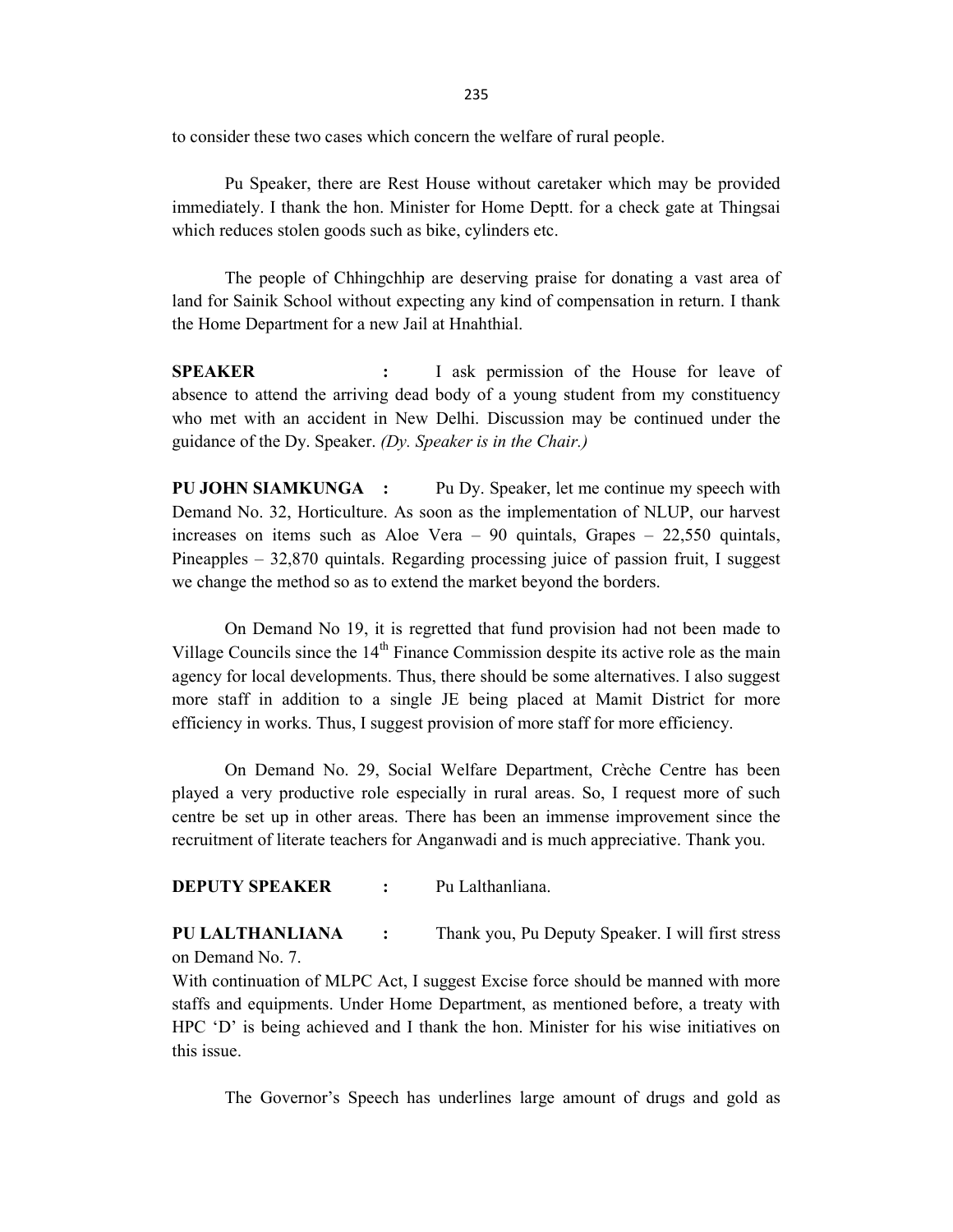being seized; what is the progress regarding this case? In this connection, I suggest strengthening Home Deptt. in order to maintain law and order effectively.

 On Demand No. 31, Agriculture, numbers of families are now engaged in plantation of palm. During my visit to Bukvannei, I have seen most of the oil palm trees being peeled-off but I had no idea whether it is necessary in the process. Regarding the production of rice, I think it is important to increase fund provision.

 Demand No. 32, LAD. As we are beginning to utilize funds provision under the  $14<sup>th</sup>$  Financial Commission, I believe it is important to improve our system of disbursement of our fund provisions. Last year, COLFA had visited various places of Mizoram and our finding is that funds for any work was disbursed before the work actually started. On the Demand of Horticulture Department, I suggest that fund provision should be made for promotion of small scale industries such as Aloe Vera soap processing industries.

Social Welfare Department had been a blessing for the physically challenged people with the scheme like providing wheel chairs and hearing aid. So, I suggest such scheme should be continued.

 Last, but not the least, I suggest more incentives should be provided to paddy growers. Thank you.

## DEPUTY SPEAKER : Pu K. Lalrinthanga.

PU K. LALRINTHANGA : Thank you, Pu Deputy Speaker. With the implementation of MLPC Act, I suggest Excise & Narcotics department is equipped with more staffs. Under Demand No. 16, I thank the hon. Minister for his efficiency and, his diplomacy in the negotiation with HPC is praiseworthy.

In rural areas where cultivation is the main source of livelihood, we need to provide link roads for transportation of their harvests; such link roads should also be renovated for it concern livelihood of rural areas. I have once mentioned in the previous discussion of our needs for rice crushing machine at Kolasib; I thank the hon. Minister for fulfilling our demand this year.

In the previous years, the people in rural areas were largely depends on rural development project under LAD. However, such fund provisions have now been restricted and alternative thus should be made for improvement of public water points and link roads. Thank you.

**DEPUTY SPEAKER** : Pu Lalruatkima.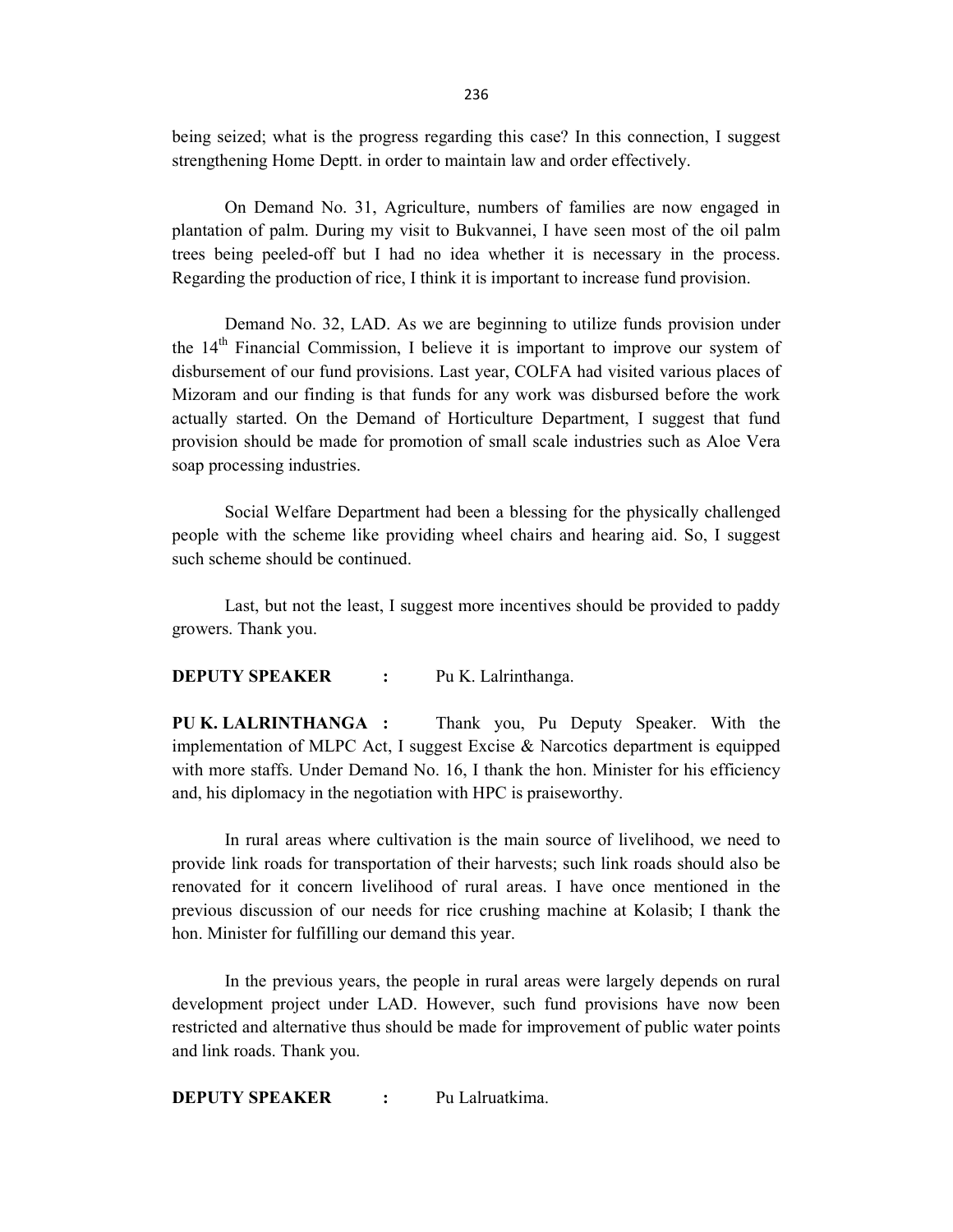PU LALRUATKIMA : With deep sorrow, Pu Speaker, I would like to remind the House that Brig. T. Sailo, the former House Leader is passed away on this day last year.

 Pu Deputy Speaker, first on Demand No. 7, Excise & Narcotics. With the implementation of MLPC Act, I suggest the concerned department is equipped with more staff to strengthen the excise service. A Study Group on MLPC Act has been set up and I believe the people are also eagerly waiting for the result.

 On Demand No. 16, Home Department. We have heard from the concerned MLA of Serlui that a loud report which is heard yesterday was from IR Camp Saipum and allegedly fired by a police in a drunken state. It is sad to learn such kind of incident. Regarding the ongoing process of agreement with the HPC 'D', we have now arrived at the third phase and hopefully it will be achieved. But considering the terms of agreement, I opine we need to take the step very carefully for it may bring something which is harmful to our state. It is therefore important for the hon. Minister to determine which is best and is not harmful to both parties. At the same time, it is also important for the Home Deptt. to put more efforts on Law and Order with various equipments received from the central. I also suggest police trainees are provided with better rations. The initiatives on 'Aizawl traffic jam free' are very satisfying since it concerns the people of all spheres.

On Demand No. 3, Agriculture, I must say that, we, the legislators are the main problem for our State in achieving economic stability. It is necessary that we take active part in the monitoring, evaluation and awareness in dealing with farming. With the ongoing flagship programme, I suggest we should give more attentions to the agriculture and allied sectors for the success of the programme.

On Demand No. 38, RD Department, various projects such as BADP, NRLM etc are proved to be very beneficial for the people especially of rural areas. A large amount of funds are sanctioned for different schemes but progresses are quite slow. So, I suggest we should give more attentions so the people and our State may benefit the outcome.

On Demand No. 39, LAD, as we have mentioned, we need to adopt the Village Settlement Act immediately as in most villages, those settled at the outskirt tends to be the source of local made liquor. Besides, such kind of settlement increases the rate of illegal immigrants and law & order is difficult to maintain in such cases.

Social Welfare Department plays an important role in our society especially in rural areas like old age pension to Anganwadi centre. So, I request more attentions should be given regarding nutrition and the administration of such centres; we should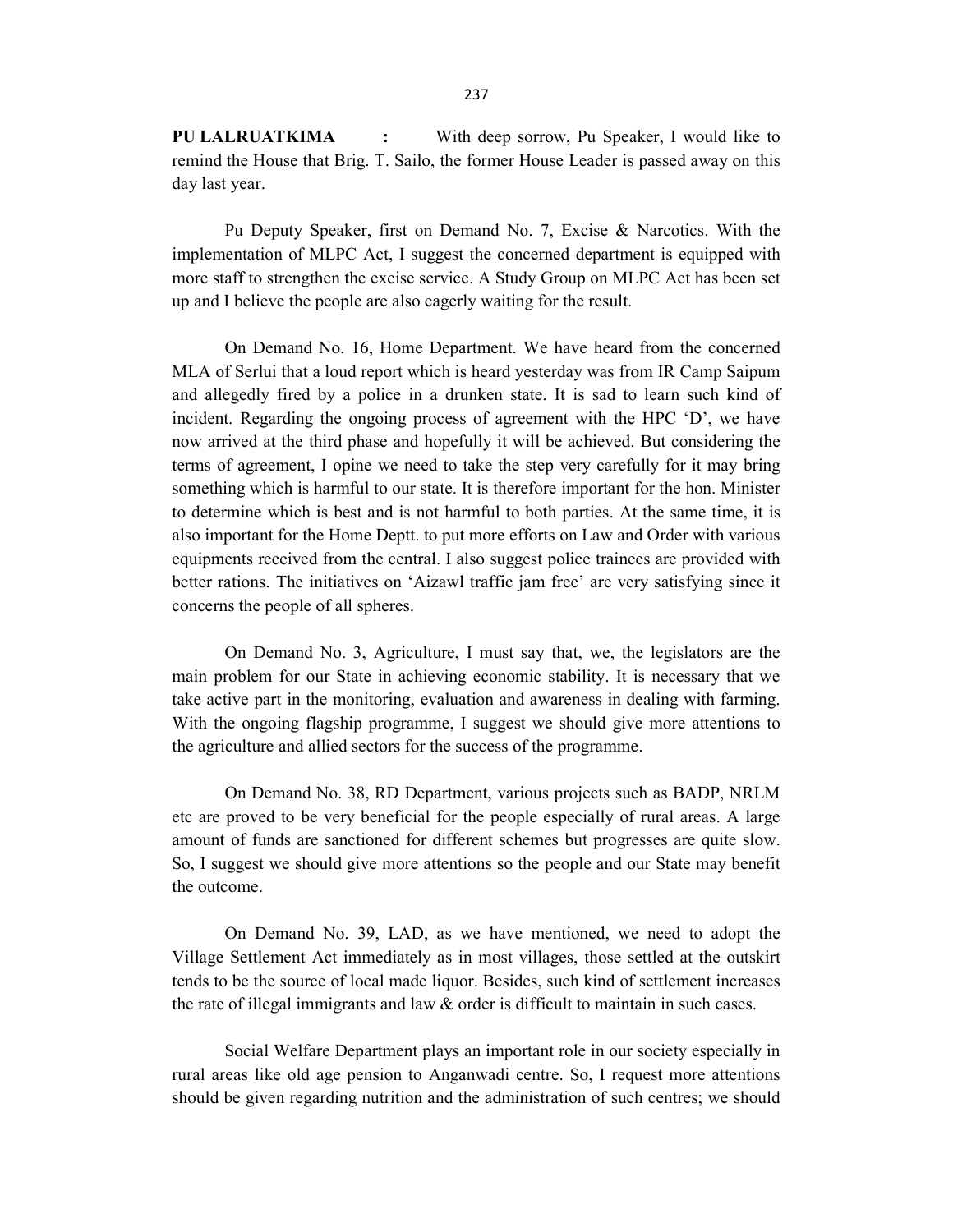238

also prioritize women and child development by enhancing power to women.

Pu Deputy Speaker Horticulture has played a very important role and is the main source of our fruits production. In 2016, open tender was floated regarding the supplies of dragon fruits, but from what I gather, the supply was done by the officers. So, I suggest we should be more careful in such matters. Thank you.

PU T. SANGKUNGA : Thank you, Pu Dy. Speaker. It is a great achievement for Home Department for being able to construct office of the Police Centre and Police Stations at various places; I thank the hon. Home Minister for this initiatives. At the same time, we need better equipments and more staffs at Dungtlang which is said to be a safe route for smuggling and other illegal trades. I thank the initiatives for establishment Sainik School which concern training on development skills and job opportunity for the students.

Regarding Excise Department, I suggest we should concentrate on the quality of staff to provide more efficiency in their services. As of highly regarded award, Jeevan Raksha Padak, there are various categories in which a person may receive an amount of ₹1lakh, ₹60,000/-, and ₹30,000/-; I suggest we should make the people more aware of this honor and the form is available at Home Department and DC office; I also have it with me in my office.

On Demand No. 32, Horticulture Department, it is important that we determine development of our fruit cultivations; there are various funds which may be received from the Central of Excellence. It is appreciated that schemes such as BADP are introduced under Rural Development. I thank the hon. minister and the officials for the achievement in SPMRM. I thank the hon. Minister of LAD for the plan for construction of step in rural areas such as Chawngtuizo, Zawngtetei, Thekte etc. Link roads had also been constructed to alleviate the problems of transportation of our harvests from agriculture and horticulture.

On Demand No. 29, Social Welfare Department, I thank the department for supply of nutrition which concern development of a child. I express my sincere support in passing his Demands. Thank you.

DEPUTY SPEAKER : Pu Lalrobiaka.

PU LALROBIAKA : Pu Speaker, to start with Demand No. 7 Excise & Narcotics Department, I think the excise force needs improvement in discipline and quality. On Demand No. 16, Rural Development, it is learned that ₹427.7 lakhs is allotted for maintenance of vehicles and I suggest it is equally distributed in constituency wise and priority may be given to border areas. It is learned that the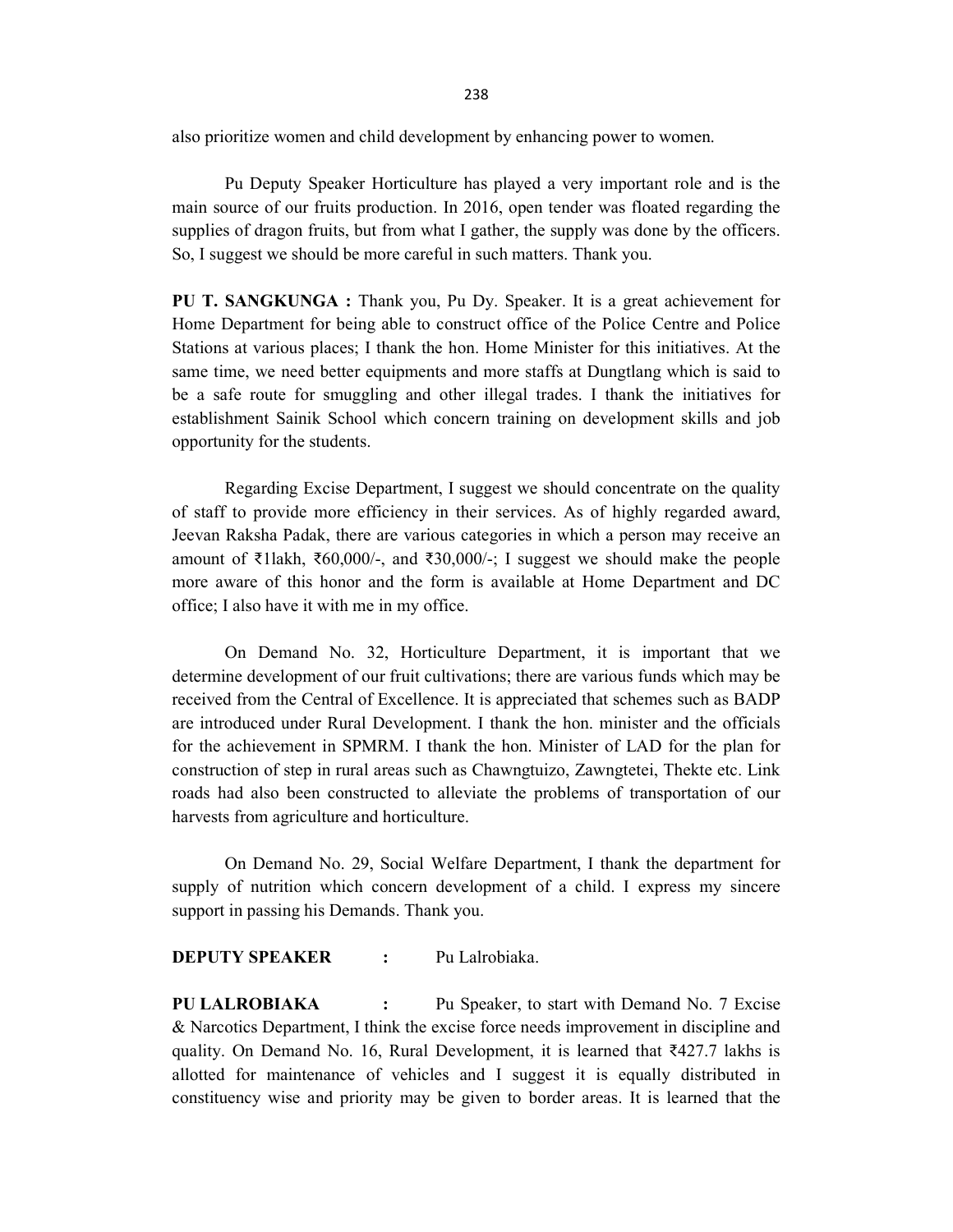officers in Home Deptt. usually gets the newly purchased vehicles and the old ones are allotted to remote areas. I opine such practice should be stopped. At the same time, it will be much appreciated if the hon. Minister tell us when construction of Kanghmun outpost will be started. I am glad that fund provision for upgradation of our Forensic Science and Laboratory is made. It is also a worth mentioning that distance learning through IGNOU is introduced in our prisons as skill development has also been given great importance.

In the Demand of Agriculture department, initiatives taken by the department are truly appreciative. At the same time, I think it is best that we try to improve various projects and schemes under NLUP in order to increase the agricultural production.

 Progress made under Rural Development such as watershed development project proves to be satisfactory. And, I suggest distribution of roofing material be continued. **(DEPUTY SPEAKER** : One minute, please. It is already 4 pm; shall we continue with our discussion? We all seem to agree and the hon. Member may continue.) I also request the hon. Minister to resolve the problem we have at Marpara valley regarding the shifting of villages. I would also like to express that it is quite a comfort for everyone to receive the care of Social Welfare Deptt. from a tender age infant to old aged which further has a deep impact in our society.

Pu Speaker, Horticulture Deptt. contributes a great deal in the production of fruits. I appreciate plantation of Strawberry, Kiwi and Dragon fruits which are all newly introduced; I suggest more people are encourage to engage in such farming so that we may achieve a successful income. Thank you.

DEPUTY SPEAKER : Pu Vanlalzawma.

PU VANLALZAWMA : Thank you, Pu Deputy Speaker. To start with Local council, I suggest we should implement Anti-defection Law in the Village Council in which political obligation is deeply involved in the system and that such law may improve its functioning and the administration.

 Under Social Welfare Department, I think it is important for the government to determine setting up our public places and buildings so that the physically disabled too are able to witness some event or functions.

 Coming to the Demand of Horticulture Deptt., Our Society is of enthusiast fruit planting; yet, awareness may be given as to how to make income out of such plantations.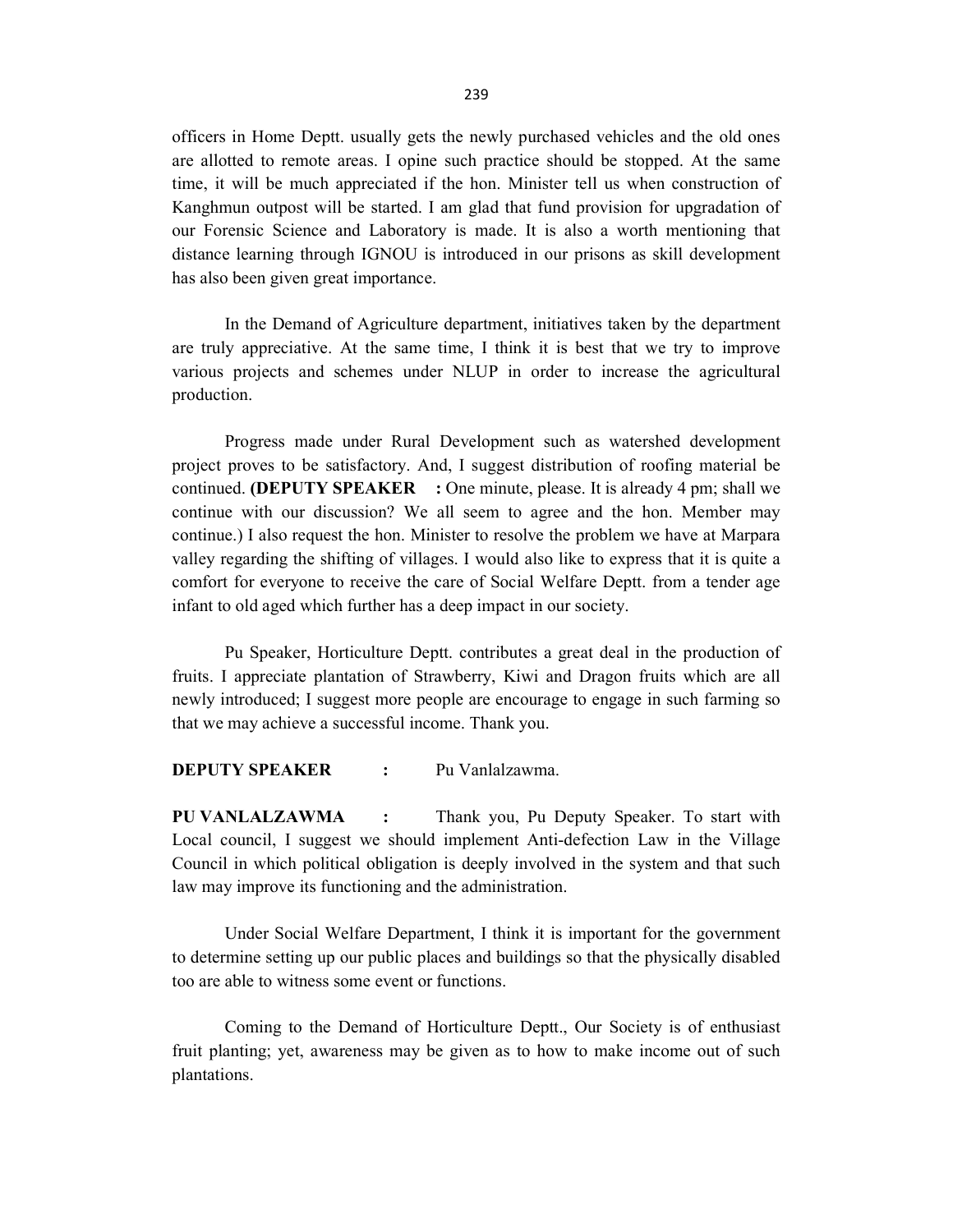On the Demand of Excise & Narcotics Deptt., Review & Evaluation Committee is established on the Implementation of MLPC Act and Rules with a guideline and references on how evaluation should be done. I suggest religious aspects should also be added in the points.

 It is worth mentioning that widening of the road in Khatla of Aizawl West-III is \arried out in collaboration with the Local Council, NGO's and churches; I thank the hon. Minister and the Police Headquarters for their cooperation and also to leaders of Khatla Church for contributing ₹4.7 lakhs for this purpose.

Our traffic police deserve credit for their earnest services and I suggest more staff should be recruited to improve the service. As mentioned by my fellow Members as well, I believe there are 2000 Nos. vacant posts of Constable and I request the hon. Minister to immediately arrange recruitment for filling up such vacant pots to strengthen the police force.

Coming now to the Demands of Home Department, I think we should give more attentions to construction of the national highways along the border fencing. May pressure be given to concerned authority so that the work is expedited? Thank you.

DEPUTY SPEAKER : I now call upon the hon. Minister, Pu R. Lalzirliana to wind up the discussion of his Demands and move the House for passed.

PU R. LALZIRLIANA, MINISTER: Thank you Pu Dy. Speaker. I thank my fellow members for their enthusiast participation in my concerned Departments.

Regarding the incident at Saipum, it is unfortunate that it happened exactly when the House is in Session and I have even suspicion of such act as of conspiracy. There are many things to explain in this regard but I may provide it in written form to save time. (PU VANLALZAWMA: Pu Deputy Speaker, it will be more appropriate.) Thank you.

 Regarding the implementation MLPC Act, we have a discussion if we should consult our church leaders; but since our churches are with a solid principle regarding this issue, I suggested the study committee members not to do so for it may cross the standing principle of the churches; they agreed with my opinion.

Under Excise & Narcotics Department, regarding posts which are lying vacant, there are 635 vacant posts out of which 511 already been filled up and 124 remains. After the implementation of MLPC Act, case relating to alcohol consumption decreases immensely. I am happy that Mizoram Baptist Church signed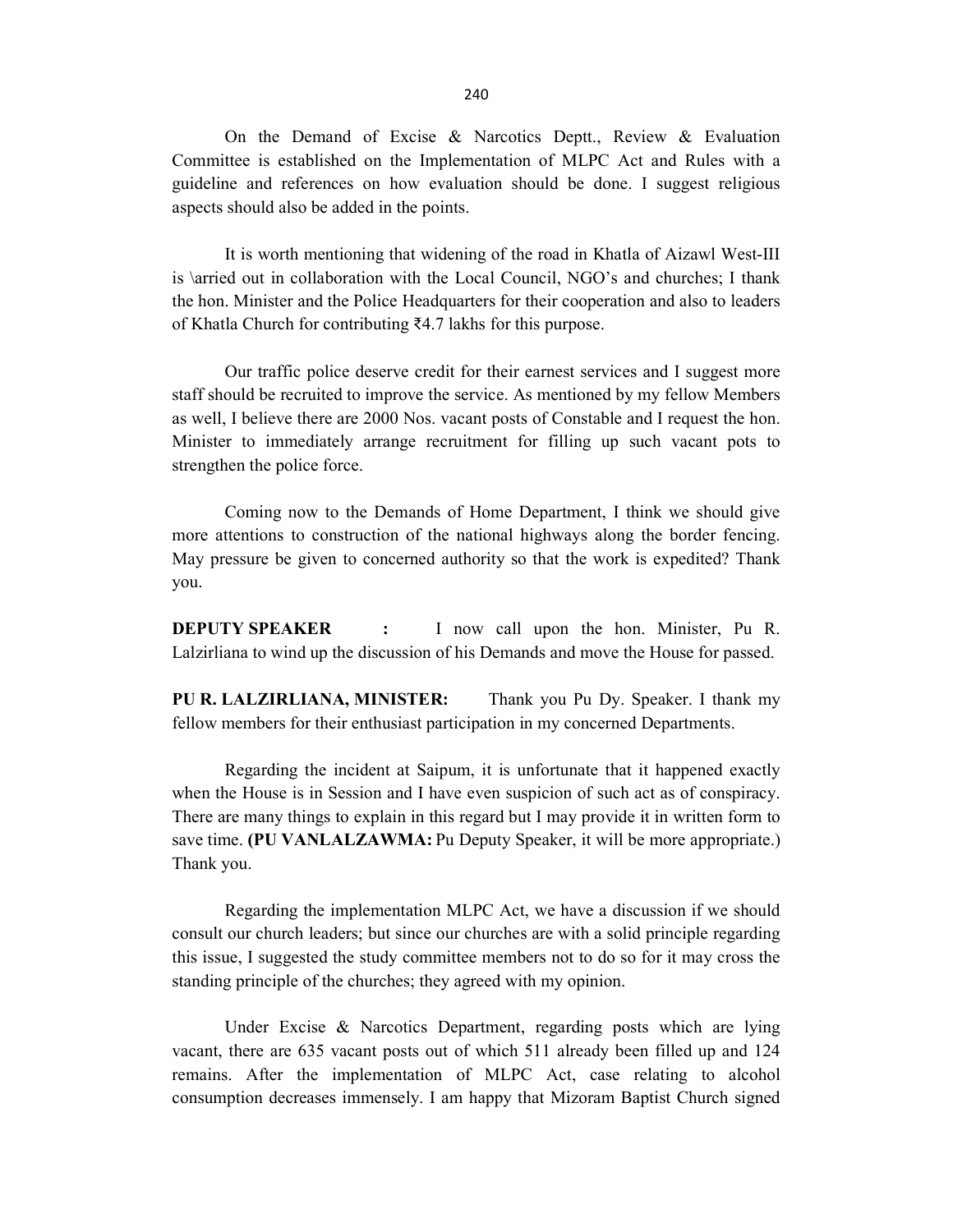MoU with Champhai Winery stating that they will use their product as a sacramental wine. Number of new check gates and office are placed at several places. So far, we have 89 projects under IWMP out of which 16 Nos. being completed. We have 1446 self-help groups under PMKSYWDC/IWMP. (Speaker in the Chair.)

Under the project of micro-enterprise, 2065 Nos. received financial assistance. Under 100 days employment scheme, ₹ 22,462 lakhs is allotted for Central share during 2017-2018 and received ₹8744.61 lakhs for 2016-2017 as the State share had also been cleared. Under this scheme, labor rate will also be increased from ₹188/- to ₹194/- per day. Under IAY, the estimate sanction for this purpose for 2017-2018 is ₹908 lakhs and we have also received the matching share of ₹3136.376 lakhs for 2016-17 lakhs and from this sanction, we have made a plan for construction of 4527 Nos. of houses.

Under SIRD, the budget estimate for 2016-17 was ₹76 lakhs and for this year ₹91.20 lakhs. Out of our target of 146 times training, we are able to conduct 139 times. Under BADP, estimate amount for 2016-17 was ₹4,550 lakhs and so far, 503 projects are implemented; bundle of roofing material is issued to numbers of family under Rural Housing Scheme. I appreciate the service rendered by the officers in the implementation of various projects under Rural Development which mainly are of centrally sponsored schemes.

Moving on to Agriculture Department, from the information we gather so far, our production increased mainly because of NLUP and CSS. At present, 10,843 Nos. families have started oil palm cultivation covering a total area of 25,027 hectares of land. Priority is given to rice cultivation to increase our production by setting up 57 Nos. custom hiring units in several areas. An amount of  $\overline{\xi}2,800$  lakhs is received from NEDP for Agriculture and ₹28 lakhs for onion plantations; hopefully our harvest will not be less than 1600 qtls.

Under Agriculture, we have fund provision of ₹2600 lakhs for construction of 416 kms link road and tender has already been floated. There are NLUP beneficiaries who have not received yet the  $3<sup>rd</sup>$  and  $4<sup>th</sup>$  installments and we hope it will be given to soon. Under RKVY, we received ₹19.56 crore and initiative is made for a sustainable agriculture system which includes soil health management. Step has also been taken to promote organic farming system under PKVY. Under the National Mission for oilseeds, oil palm is cultivated in 1679 hectares of land.

Under the Mission of Organic Chain Development for North East region, initiative is made to promote organic farming and 8 Nos. vegetables are selected fot the purpose; out of the total estimate of  $\overline{55,0967}$  lakhs, we received so far  $\overline{51882.43/4}$ from the Central Government.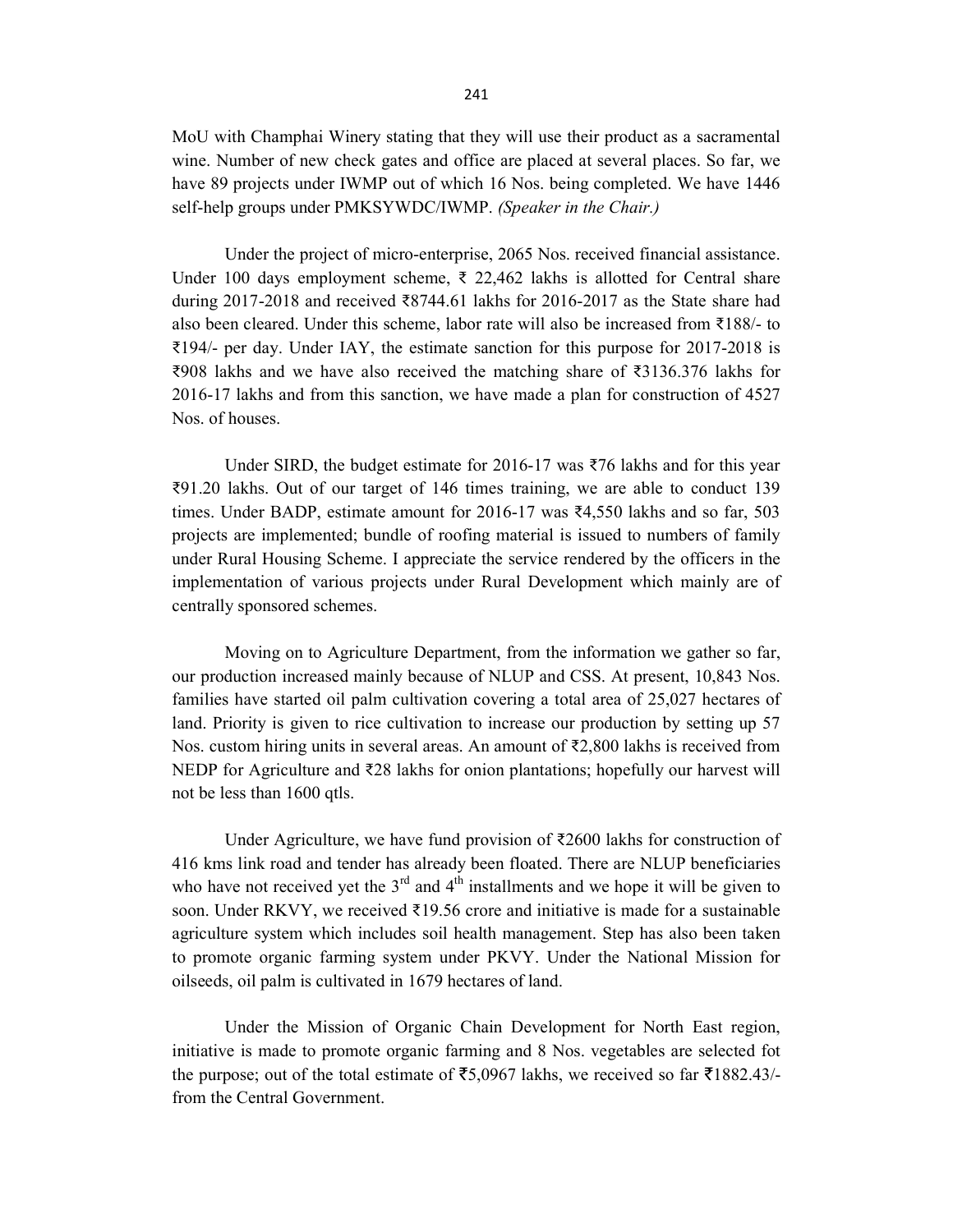Moving on to Home Department, as mentioned earlier, we have been trying our best to achieve peace settlement with HPCD. Numbers of smuggling goods and arms are seized due to the efforts of our Police force.

 Regarding Aizawl Traffic Jam Free, we are trying our best find the solution as it has been notified to the public through media so that all vehicle owners should park their vehicles in a garage. We have fund provision of  $\bar{\xi}40$  lakhs to fight against substance abuse.

Regarding Bru repatriation, we have stopped them from moving in to Mizoram for the time being due to writ petition being submitted to the Supreme Court.

Sainik School will soon be opened as MoU has already been existed between the State Govt. and the Ministry of Defense, Govt. of India on 13.4.2004. Academic session for 2017–2018 will be opened from class VI.

The main reason for the case of goat-proved mess wire is the fact that fabricated supply order given to the govt. which incurred the Govt. a debt of  $\bar{z}605,370$ lakhs; court case was then initiated and as per court decision, an amount of  $\overline{5}450$  lakhs will be paid by the Government.

With the initiative of the National Data Base of Arm License, all arms are registered. The total Nos. of arms within Aizawl till date is 153,555 Nos. out of which 15109 are registered.

CCTV Project for Aizawl is sponsored by the Central Govt. and 33 Nos. to be placed in different areas within Aizawl City. The Police staffs had applied for Group Insurance Scheme with MoU being signed with SBI under the SBI Salary Package Scheme.

 The State Govt. established a Forensic Deptt. with advanced equipments for crime investigations. Hopefully this will help a lot in crime investigations.

 Fire & Emergency services has been making a great deal of progress as we have established ourselves in various areas and fire office building is constructed in major towns such as Kolasib, Mamit, Serchhip and more staffs are also recruited. With the approval of the Central Govt., more Home Guards will be recruited for various important places. So far, we have inaugurated 2 District jails and the one at Saitual cannot be completed due to delay of funds; it will be continued with funds from the State and tender has already been floated.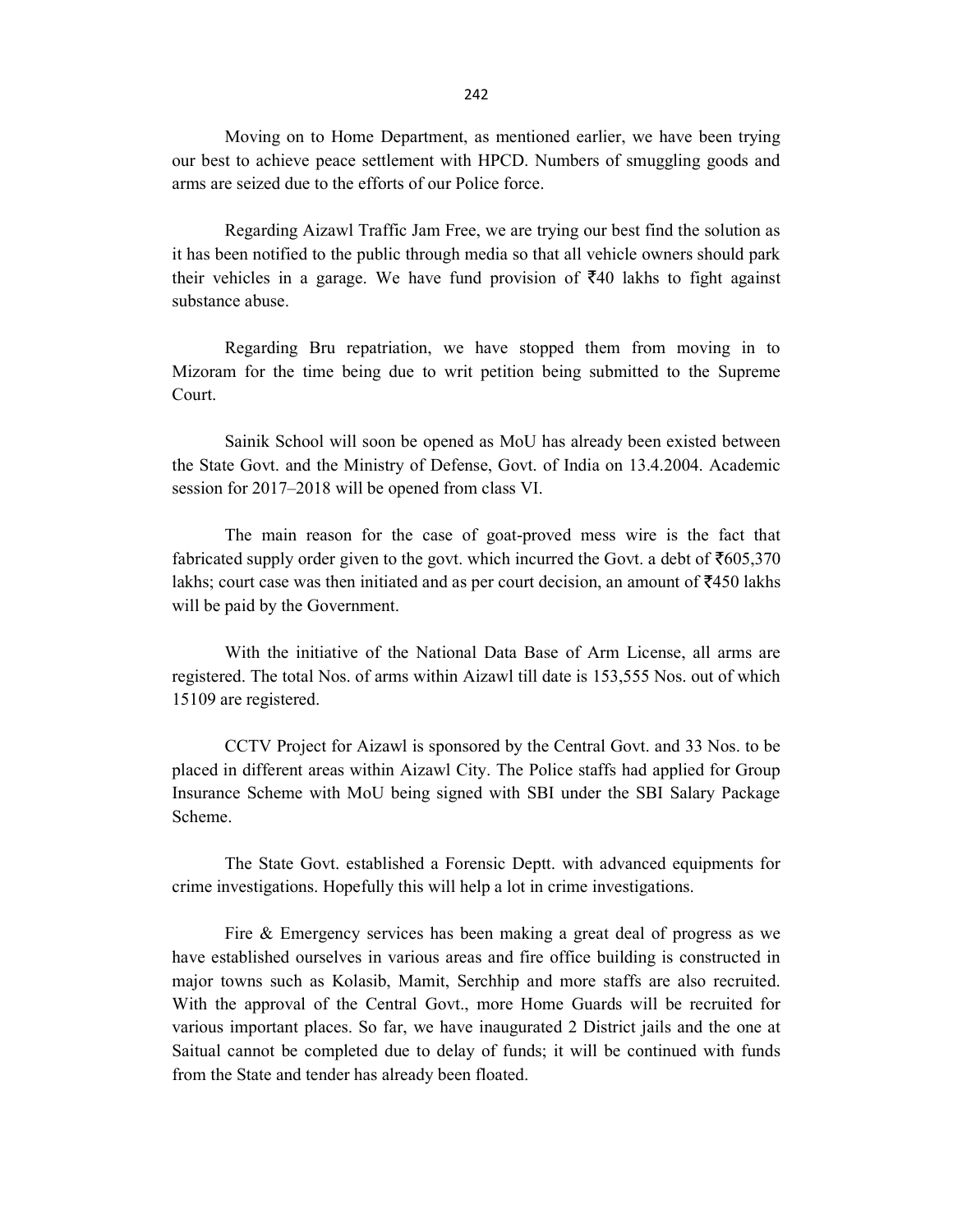From fund provision of NLCPR, construction of a separate jail for women is in progress and there is a plan to set up video conferencing equipment in every jail.

| <b>Demand Nos.</b> | <b>Purpose</b>           | <b>Budget Amount</b> |
|--------------------|--------------------------|----------------------|
| No. 7              | Excise & Narcotics       | ₹31,40,01,000.00     |
| No. 16             | Home                     | ₹5,78,30,09,000.00   |
| No. 31             | Agriculture              | ₹1,82,52,71,000.00   |
| No. 38             | <b>Rural Development</b> | ₹3,64,11,08,000.00   |
|                    | <b>TOTAL</b>             | ₹11,56,33,89,000.00  |

 Thus, Pu Speaker, I will conclude my speech by appealing the House to pass the Demands of the following departments under my concern, such as: -

Thank you.

SPEAKER : The hon. Minister, Pu R. Lalzirliana has made an appeal to the House to pass his Demands No.7, 16, 31 and 38. Those in favour may say, 'Aye' and those who oppose may say, 'No'. The 'Ayes' have it.

 The Demands of the hon. Minister PU R. Lalzirliana is unanimously passed by the House.

I will now call upon Pu P.C. Lalthanliana to wind up the discussion and make an appeal to the House to pass his Demands.

PU P.C. LALTHANLIANA, MINISTER: Thank you, Pu Speaker. First, I thank my fellow members for their active participation in the discussion of my concerned Departments.

First, I will start with LAD. Any fund provisions which may be received for developmental work are directly transferred to the account of the concerned VC and are withdrawn only with the approval of the department. As per the rules and regulations, funds for developmental work should be transferred to their account fully and without any remaining balance. I am blessed as a Minister of LAD for having the opportunity to inaugurate 9 LAD parks in a term.

From NEDP,  $\bar{\tau}$ 20 crores is sanctioned for minor works under LAD where as the estimate amount of grant in aid is  $\overline{51626.94}$  lakhs. Yet, it may be noted that there is a chance that the amount is reduced since it will be funded by the State Govt. Another thing I want to mention is the high mast posts which has been destroyed by the storm are planned for reconstruction with the initiatives of the hon. Chief Minister.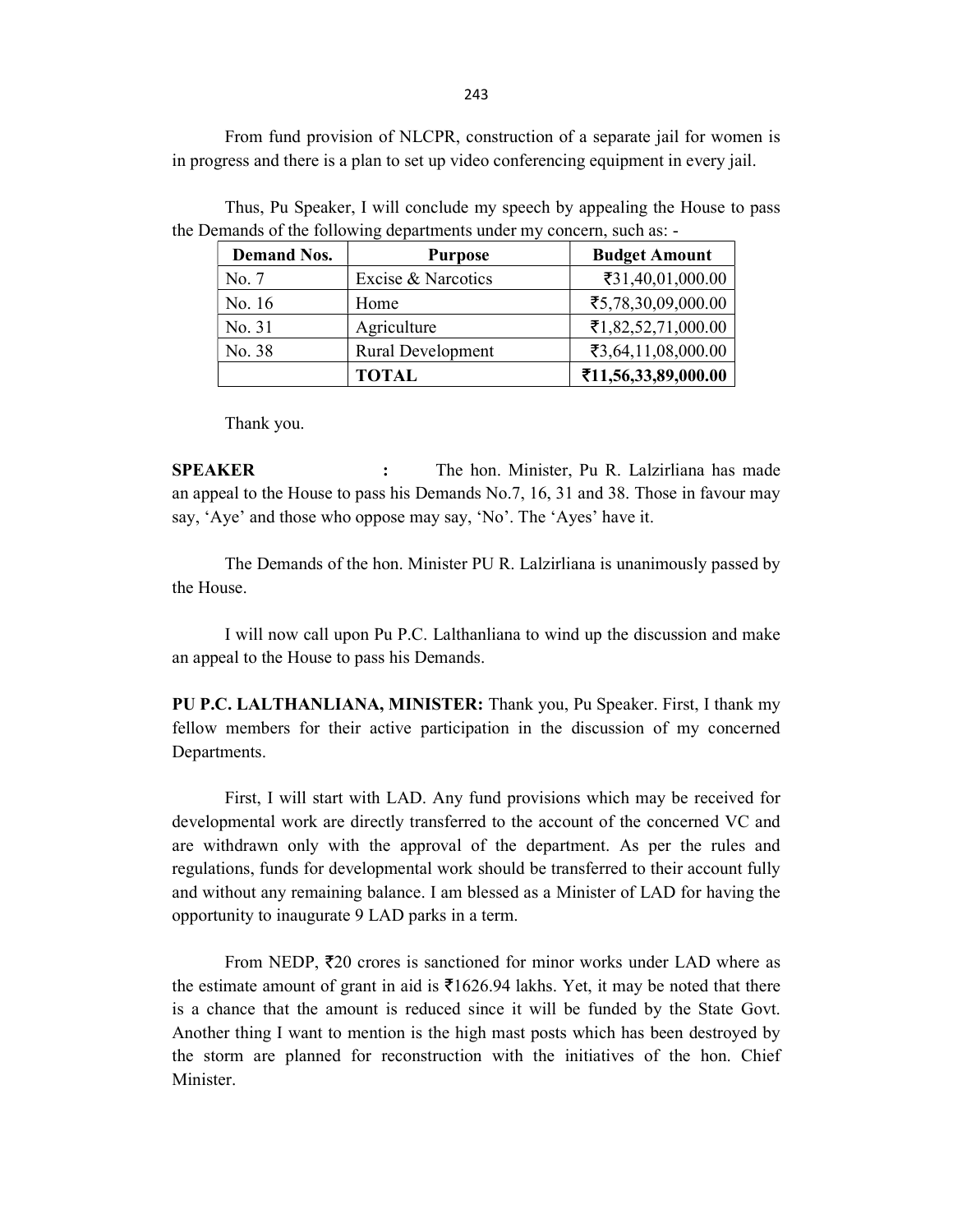In order to strengthen Social Welfare Deptt., 91 posts are created by the Central Govt. out of which 57 posts will be filled up at the first phase hopefully to improve ICDS. To upgrade Anganwadi service, the required qualification for the teacher is now raised to Class X (passed); 27 Nos. Anganwadi are recruited for 27 projects to promote Early Childhood Care & Education (ECC).

In order to improve our service towards physically challenged people, the Govt. created the post of Commissioner to look after persons with disability; recruitment rules have also been formulated by the government for recruitment of the said, and hopefully the post will soon be occupied.

As per Article 275(1), there are many advantages that we the tribal enjoys from the consolidated fund. PMRS is implemented and  $\bar{\tau}$ 24 lakhs will be given to Soil department for setting up soil testing laboratory at Aizawl, Lunglei and Kolasib. An amount of  $\bar{\tau}$ 157 lakhs will also be allocated for Health Department for improvement of infrastructure,  $\overline{5}170.85$  to Horticulture and  $\overline{5}40$  lakhs to AH & Vety will also be allotted. Initiative has also been made for persons with disability so that they will be able to move around using wheelchairs in various office buildings. Regarding issue of hearing aid etc. to physically challenged people, it will be issued directly to NGO's who will have their office at SCERT. Crèche Centre is functioning under the Mizoram State Women Advisory Board and Child Welfare Committee where the salary of the workers is provided by the Central Govt.

MBP, a new maternity benefits covers 8 Districts, and under this scheme, a women after having two children will be given an amount of  $\bar{\tau}6,000/$ - and they will have to report themselves to their nearest Health Sub-Centre or to the concerned Anganwadi worker. A helpline for women has also been established as construction of a building to shelter women who are under the influence of domestic violence is in progress at various Districts.

With the initiative of the hon. Chief Minister, we have laid the foundation of Horticulture College and class had already been started in the Veterinary College of Selesih with 17 Nos. students. The College building will be constructed at Thenzawl and we are now taking steps to expedite the construction and other necessities. So far, we have generated revenue of  $\bar{\mathcal{F}}$ 4,487 lakhs from our harvest of various kinds of fruits. In this connection, it may be noted that processing fruits is not the purview of the Horticulture Department. We have funds provision of  $\overline{z}27$  for construction of link roads in several areas. In the implementation of NLUP and NEDP, we are fortunate that we have achieved a great deal under agriculture and horticulture; and, with the initiative of the central govt., we will concentrate only on two fruits such as dragon fruits and oranges, and on vegetables, tomatoes and off season cabbage. With the application of a proper method of cultivation, we hope to achieve with these fruits and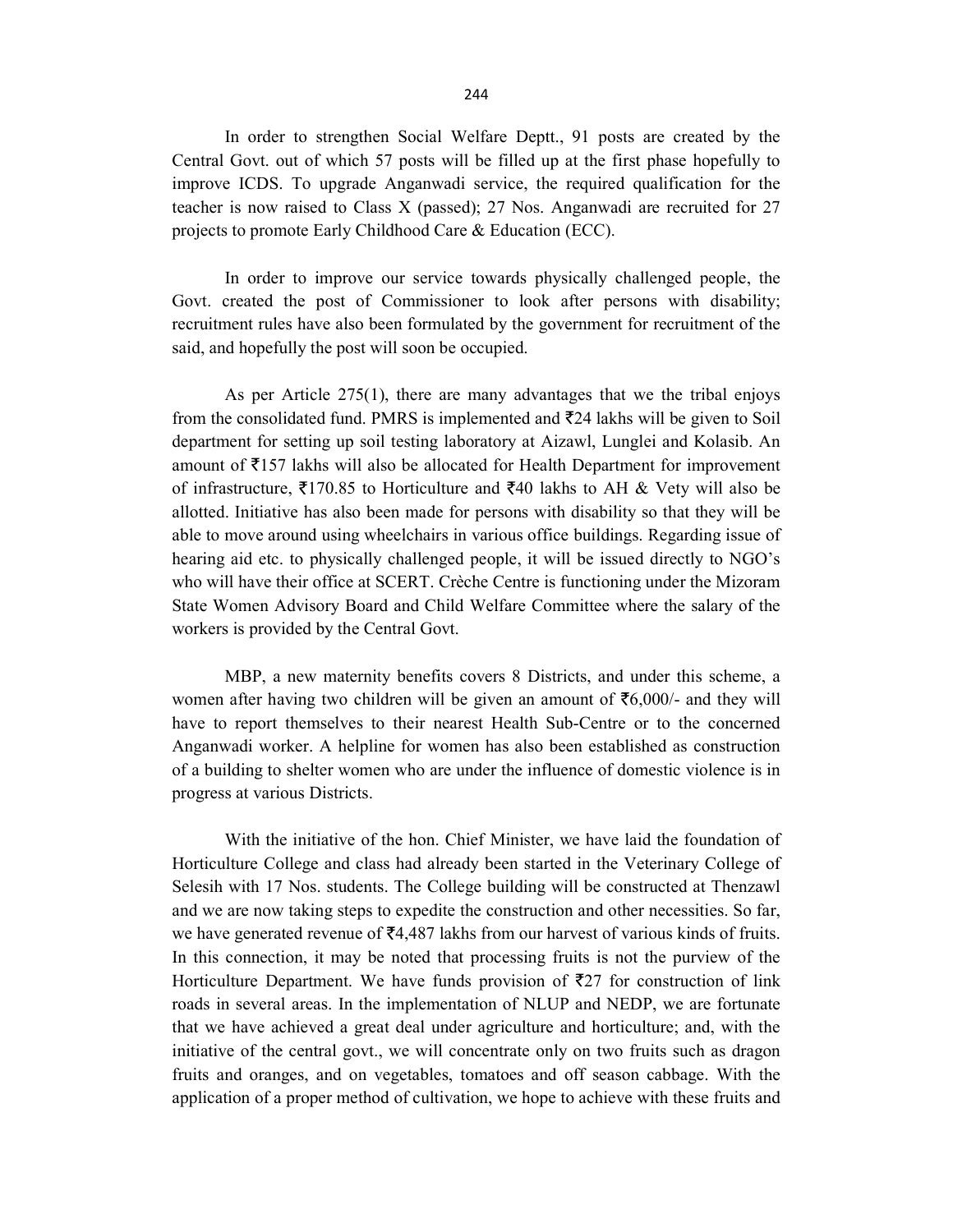vegetables; we also have a plan to give training on utilization of greenhouse in various districts so that they will be able to have sooner harvest in the process.

PU LALRUATKIMA : Pu Speaker, tender was floated in the month of July last year for supply of dragon fruits and the lowest bids at  $\bar{\tau}100/$ - and was selected. But on 16<sup>th</sup> August, 2016, it was purchased at the rate of  $\overline{5350/}$ -. May this be clarified?

PU P.C. LALTHANLIANA, MINISTER: Pu Speaker, we have a DPAB rate and after tender is floated, the lowest bidder will be selected and the previous DPAB rate will not be effective.

PU LALRUATKIMA : Pu Speaker, the lowest bidder is then selected to supply at the rate of  $\overline{5350}$ .

PU P.C. LALTHANLIANA, MINISTER: Pu Speaker, the selection process is a bit technical and I am regretted to mention that I cannot clarify this today; the hon. member himself may come to my office anytime so we can give him a clear explanation on this issue.

Pu Speaker, there is a plan for setting up packing house in every district and freezer van will be purchased for transportation of the items for marketing outside. Pu Speaker, I now make an appeal to the House to pass the following Demands: –

| <b>Demand Nos.</b> | <b>Purpose</b>       | Budget Amount $(\bar{\zeta})$ |
|--------------------|----------------------|-------------------------------|
| 19                 | Local Administration | 57,95,72,000.00               |
| 29                 | Social Welfare       | 1,27,27,39,000.00             |
| 32                 | Horticulture         | 72,55,18,000.00               |
|                    | <b>TOTAL</b>         | 2,57,78,29,000.00             |

Thank you.

SPEAKER : The hon. Minister, Pu P.C. Lalthanliana has made an appeal to the House to pass the following Demands: –

| <b>Demand Nos.</b> | <b>Purpose</b>       | Budget Amount $(\bar{\zeta})$ |
|--------------------|----------------------|-------------------------------|
| 19                 | Local Administration | 57,95,72,000.00               |
| 29                 | Social Welfare       | 1,27,27,39,000.00             |
| 32                 | Horticulture         | 72,55,18,000.00               |
|                    | <b>TOTAL</b>         | ₹,57,78,29,000.00             |

All in favour to pass these Demands may say, "Aye' and those who don't may say, 'Nay'. The Demands of the hon. Minister such as Demands No.19, 29 and 32 are unanimously passed by the House.